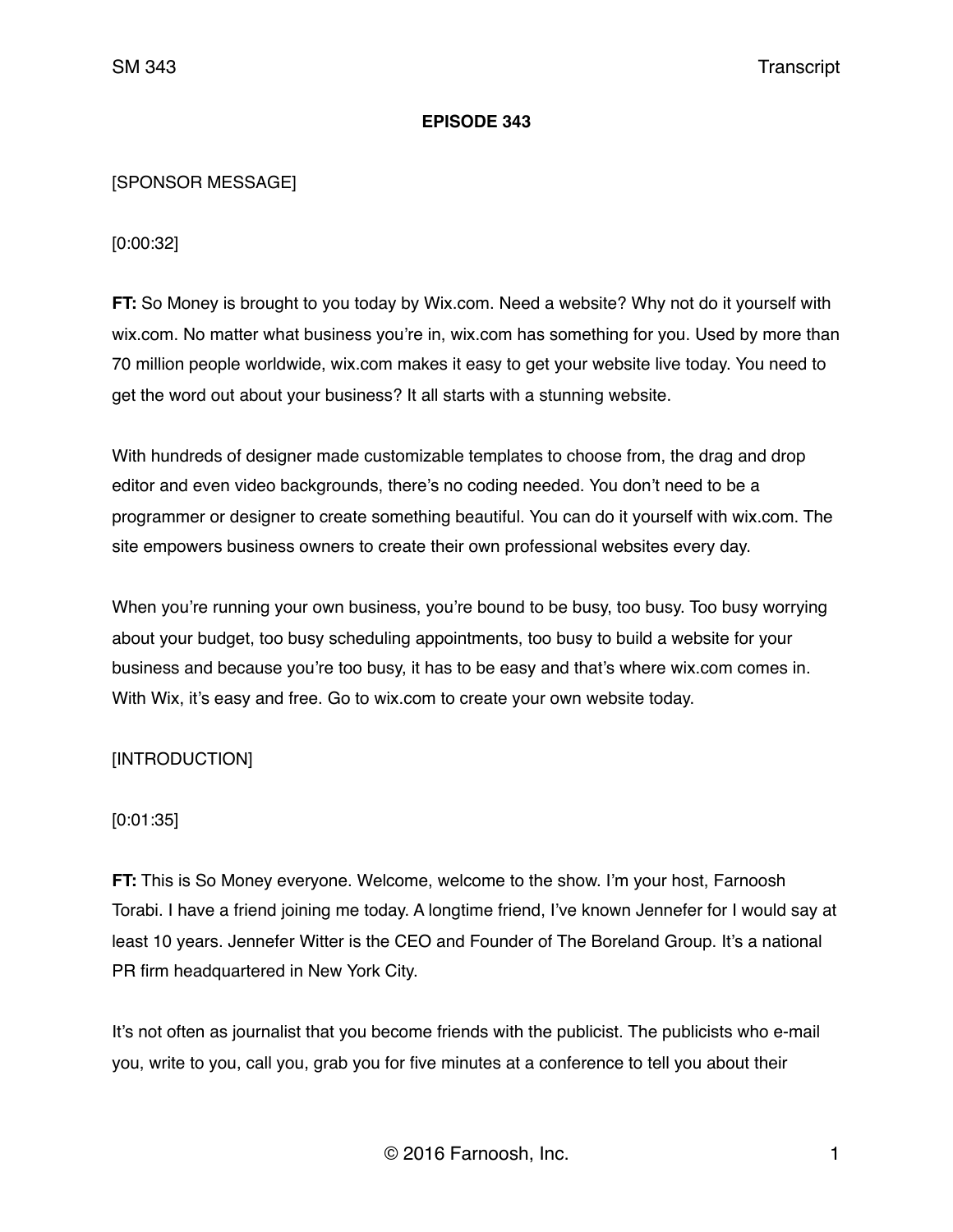company and I'm all for pitches. I love working with publicist for the most part. They are very helpful to me and instrumental in the work that I do.

We wouldn't have guests on this show if it wasn't for the good work and the kind work of publicists who represent amazing people and amazing brands but rarely do you actually befriend these people in your personal life and you actually go to dinners and you share personal stories and Jennefer and I really clicked way back when I was working at New York One.

Initially we started out as just business friends. We work together, she sent me pitches, I had some of her guest on the show, she represented a lot of great real estate clients in the New York City area and the show is sometimes about real estate. So long story short, we've been in touch for all these years.

Her business has exploded and now, she's on the show today to share some of her lessons learned but also of course, her financial mindset, her financial behaviors, how he has able to build wealth in the City of New York. How as a single female entrepreneur, how she's been able to build her business to the point where she was named one of the top 10 black CEO's entrepreneurs in the country and she also has a book, which is fabulous.

It's called *The Little Book of Big PR: 100 plus quick tips to grow your small business* and Jennefer in addition to getting her clients on top national and regional platforms, she herself has been featured in Fast Company and Bloomberg and the Huffington Post and TheStreet.com. She's also an advocate for women in business and serves as an active member of Elevate New York and she's also a really cool lady. You're going to feel that through this conversation with her.

Here we go, here's my friend, Jennefer Witter.

[INTERVIEW]

[0:03:59]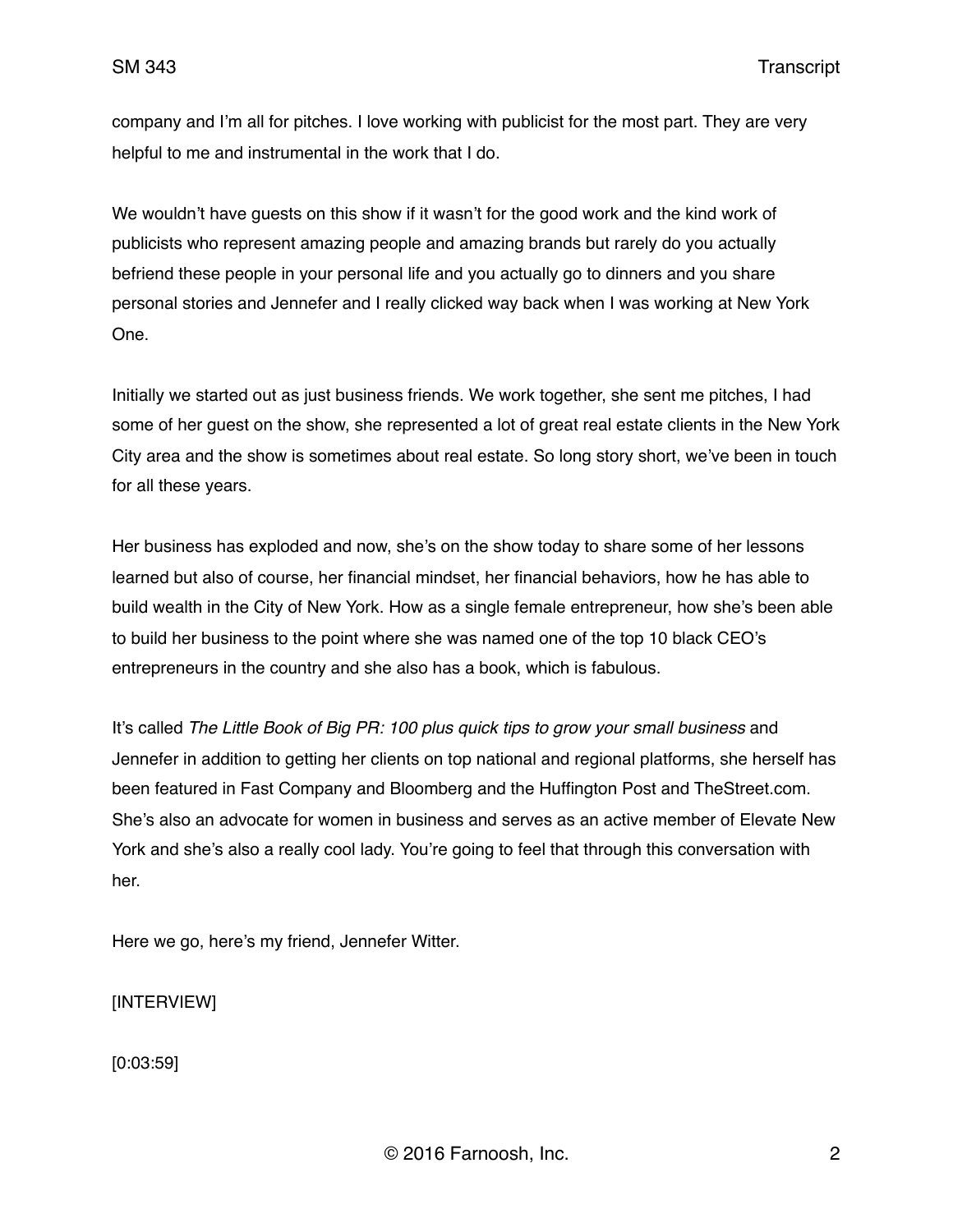**FT:** Jennefer Witter, welcome to So Money. How long have we known each other?

### [0:04:04]

**JW:** Oh my gosh Farnoosh, it must be at least 10 or 12 years now. You know I remember when we first met when you were working at New York One and you were the producer?

### [0:04:15]

**FT:** Yes, I remember that. You were great because I was brand new to producing. I came from Money Magazine where I was a junior reporter and I was given this really big job to run the business desk and produce business news for this 24 hour channel in New York and you fed me a lot of great content.

You were one of my top go to publicist. Everyone you gave me from a real estate expert to entrepreneurs, really just made my life so much easier and the work that I did so much better so thank you and it's nice to come full circle and have you on the show.

[0:04:53]

**JW:** I know, it was always a pleasure working with you. Sometimes, you work in the media and you're never quite sure and I always knew that working with you, you would always be the utmost professional, that my clients will be well taken care of, and the finish product was always perfect. So it's mutual here.

## [0:05:12]

**FT:** As a journalist myself speaking, this is just me speaking, I feel as though relationships with publicist, they can go two ways. There are the publicist that you look and you think, "Oh they're a little annoying they keep e-mailing you and they're overly insistent and they don't really understand what your needs are and they keep pushing your clients."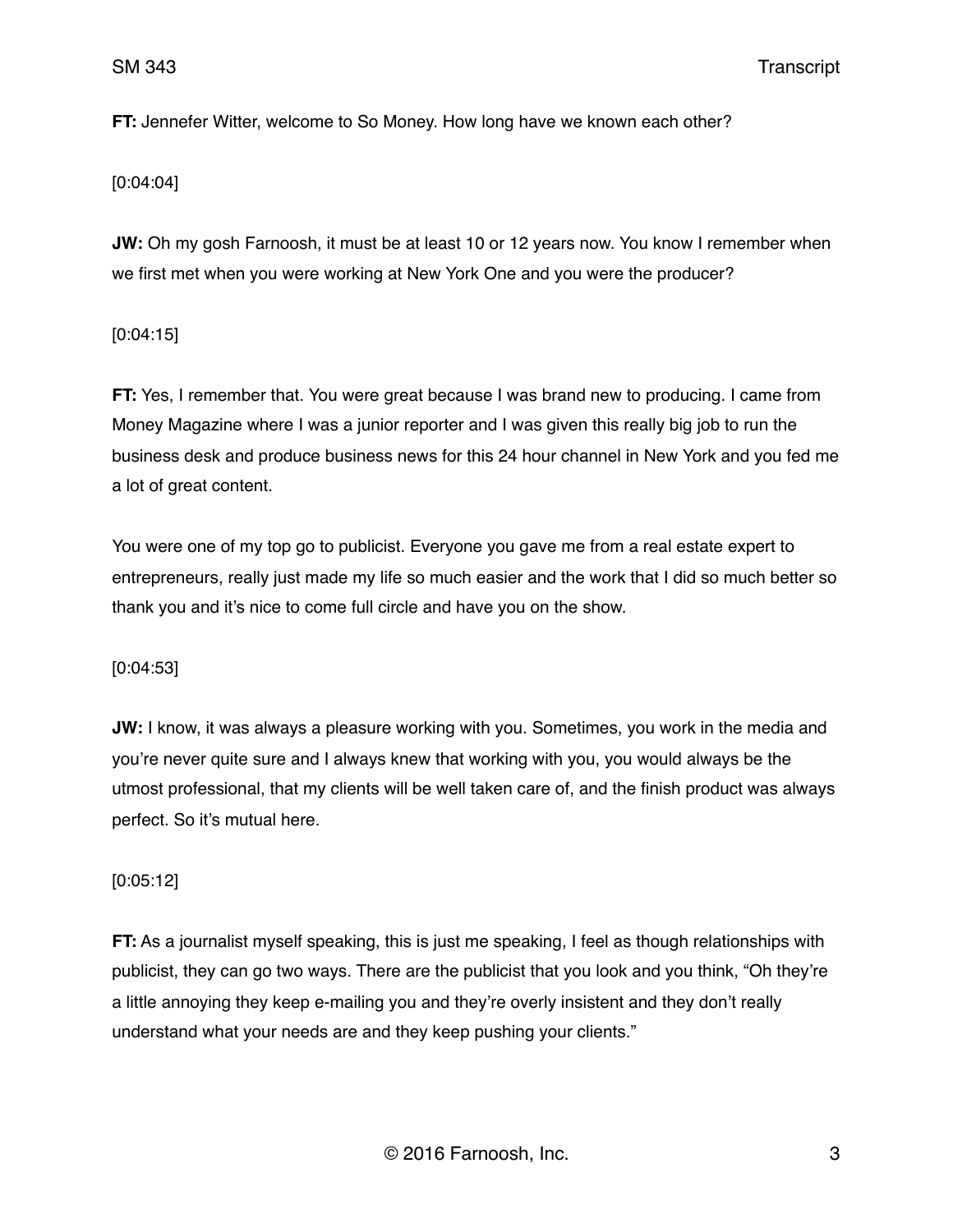I mean I still get pitches every day and I don't read them or I read one and then I can tell it wasn't written for me. It was just a copy and paste and I feel like that's the type of publicist that I don't really like to work with them. It's a shame because they might represent great clients but the publicist is really the first step.

You want to make sure if you're the client that you are working with the right person and then there are people like you who I look forward to getting e-mails from you because I know that every e-mail, there will be something valuable to me. You know how I operate. You've done your homework, you've done your research and you're nice and understanding.

It's not going to be like I'm going to be able to feature every one of your clients in everything that I do but more than occasionally, you give me homeruns and how would you characterize your industry? I think it's a very hot-cold relationship that publicist have with journalists?

## [0:06:32]

**JW:** I totally agree and I've been in public relations now for 30 years and as I always say to my clients when I do speaking engagements with people who want to enter the field, I tell them the number one pet peeve that I've been hearing since 1982 up until today 2016 from journalist is how they get connected with publicists who don't know their beat, who don't know what they are covering and it gets very annoying for them.

And so one of the things that I've learned early on is to study the journalist. To know what they're writing. The producer, look at what they are producing, study their writing style, study their topics and then shape a pitch that goes to them because I know, you must receive hundreds upon hundreds of e-mail a day.

[0:07:23]

**FT:** Oh yes.

[0:07:24]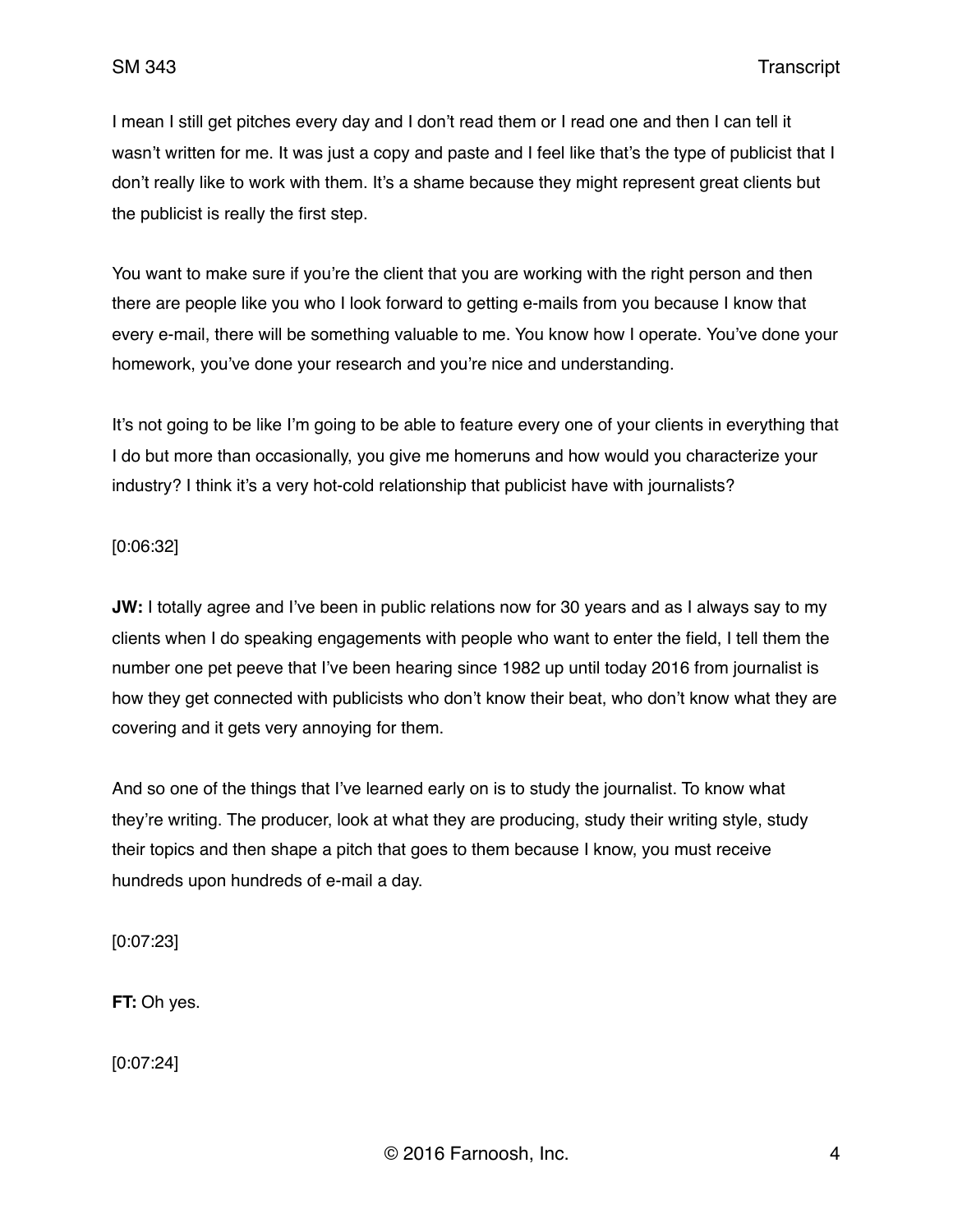**JW:** Yes. So how am I going to make mine standout and what's the value to you because for you, you're looking for content and it can't just be anything to fill up that page or put on the air. So I make sure that when I put something together, it is of value, it's pinpointed and I make sure that everyone is satisfied.

And in my industry, and I love public relations, otherwise, I wouldn't have been in it for all these years that I hear one time too many that bad happens and it doesn't help anyone. It pulls the profession down. I always say to budding PR professionals, "Do your homework, work with the media, see what they want."

And I also say that there are times when the journalist for whatever reason, doesn't include your clients in the piece. You're not supposed to get snarky about it. Don't start yelling at them, find out why and then say, "Okay, well I appreciate it and hopefully we can work together at another time," and then just move on from that because it's not the journalist's fault, sometimes it just happens that way.

So I feel that with the hot and cold relationship. That with publicist that sometimes we need to do a little bit better with our homework and with journalist, they really do need to understand that we are working for them. That we are their partner and we want to provide them with content that will enable them and that way, the relationship will be that much stronger.

### [0:08:58]

**FT:** You described public relations as an industry, a job that's not for wimps. It's very stressful. It's one of the most stressful jobs in fact and your career journey started working as a publicist for a big firm, Ketchum and there, it was very stressful. This was also back, I don't know, how many years ago was this?

### [0:09:24]

**JW:** Well, when I was working at Ketchum that was in the late 1990's. I started in PR when I graduated from college at Fordham University and I started out as an intern in the PR department at the New York Botanical Garden and then, I moved into the agency world in 1989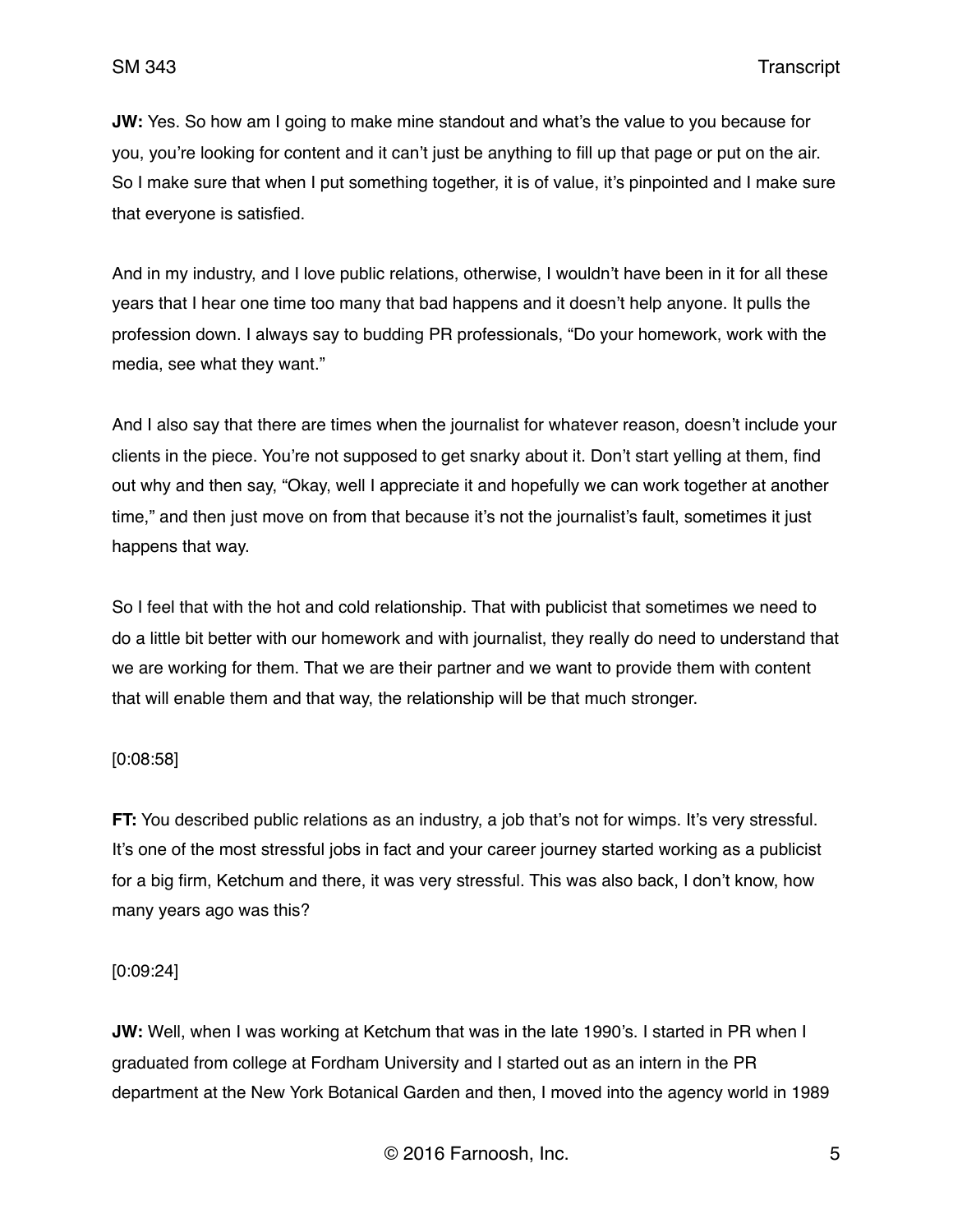and talk about an adjustment and a lot of people don't realize that it's always listed as you just mentioned, one of the top most stressful fields.

It's not like Samantha Jones in Sex and the City at all and I was constantly getting sick and going to the doctor and the doctor said to me, "You know what Jennefer? Either you learn to deal with the stress or you get another job," and that is what I had to do and with public relations, it was very strategic, it's very nuance, it is very real time.

Meaning if you, let's say call me and say, "It's 3:25 and I need to get a guest on at 4 o'clock," I need to hop to it. I have to get that guest together. I have to pull everything together for you and for the client. So it really is a very stressful job but once you learn how to roll with the punches and you understand it, it becomes actually quite enjoyable.

# [0:10:42]

**FT:** Tell us a little about the clients that you represent? At some point as a publicist, you have to pick an industry or a niche or a type of client that you represent.

# [0:10:51]

**JW:** Okay, basically we focus on corporate visibility and our sweet spot is small businesses and what we do is raise their awareness level to their target markets using a variety of peer tools. Whether it's media relations, networking, social media, speaker, PR, writing and we work with them closely.

What I tell clients especially the new ones who have never worked with a PR agency is that, "I need your time." I am your partner. Your success is my success but we cannot be successful until you spend some time with us especially at the beginning and then once we really get to know the client and their field, then we are able to release some of their time and go out there and talk to the media and present them in the strongest fashion possible.

One of the things that I would say that I love, and I've always loved it, is working with the media and getting that hit because again, I know it's not easy and I always love the challenge of going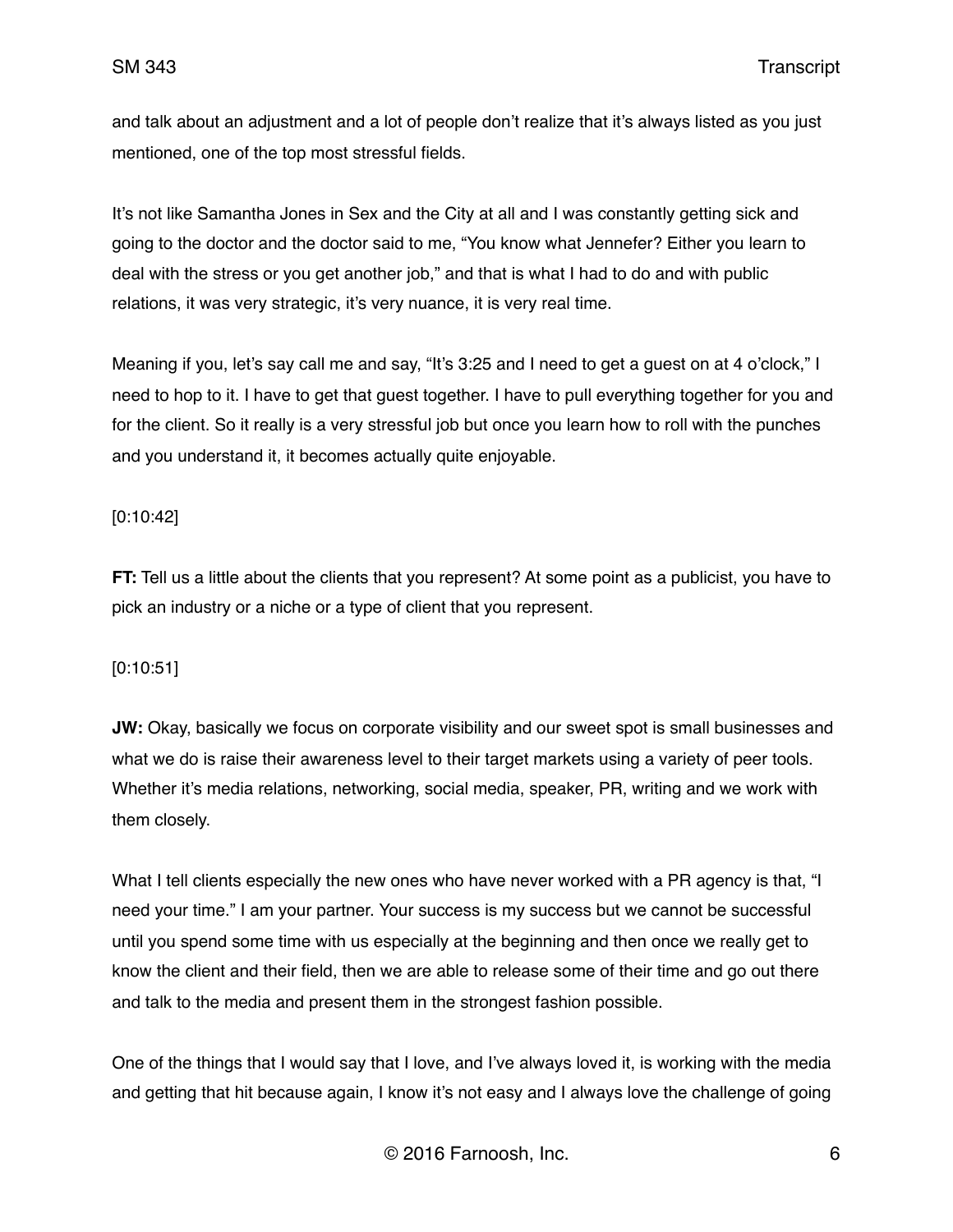to the Wall Street Journey, The New York Times or Bloomberg Radio and shaping that pitch and getting my client in there.

Then seeing their delight and getting them those placements and then I've always said to the reporter, if my client is happy, I am happy and you've made them happy. So that has always been the thing that makes me the most excited is to score that hit and the more difficult it is to score it, the more excited I get.

One of my clients, this was years ago when we started, it was a pro bono account. It was the Pajama Program and they provide new pajamas to children in need and they wanted to be in O Magazine and it took us two years to get to that page.

[0:12:45]

**FT:** I believe it.

[0:12:46]

**JW:** Yes, it was so hard but you know what? When that article came out, it was a full column. They got so much valuable attention in terms of donations, in terms of people wanting to work with them, volunteers and they even got letters from Europe, Iraq, Italy...

[0:13:08]

**FT:** So wait, I'm curious because I want to know the inner workings of that. Tell me the short story a little bit of how you got your client into Oprah Magazine and why it took two years? I mean I'm not surprised but what was the build up?

[0:13:25]

**JW:** You know first of all, as I said earlier in our interview, you have to target the right person. Then once you identified that person, you have to research the reporter. What are they writing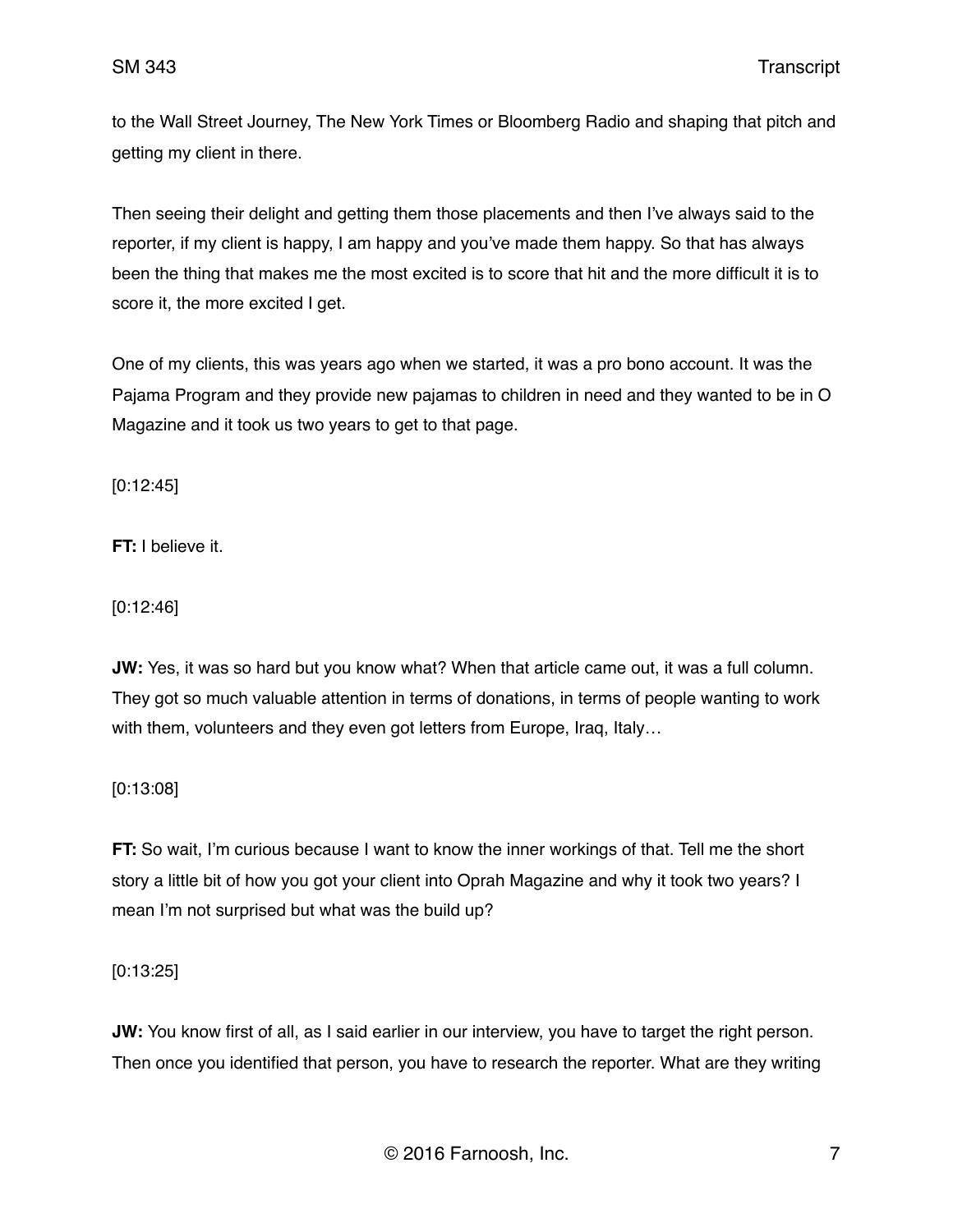about, what is their interests? And then you start shaping the pitch and you send it out to the reporter. Now, keep in mind that they may never have worked with you.

They don't know your name, they don't know the charity because at the time, Pajama Program was very, very grassroots and if you don't hear from them, then you wait a bit and then you keep them in the loop about what is going on with the organization. For example, we got them on your old channel, New York One.

We wrote about that and we sent it off to the reporter like, "This is what they're doing." When they had a milestone, we sent that information to the reporter. When we had a press release, we sent it off to the reporter. So we kept building up this relationship. We kept being visible to the reporter and then finally, we did a couple more pitches and then she responded.

It was a couple of years. It was constantly being in front of the reporter in a strategic manner. We never said, "Oh, we're just going to throw this things at her," like, "We did this, we did that." We made sure that it was top level. O Magazine is a national magazine, so we made sure that the information we sent wasn't on a regional level.

It was also national in scope as well so by doing that, being strategic, staying in front of the reporter, providing her with information that we knew so that she would eventually be interested in and also knowing the direction of O Magazine enabled us to get that column into the publication.

## [0:15:17]

**FT:** It's a little bit of a one sided conversation for a while, right? Because you may not hear back and I have to say, I don't pitch people for me but I have pitched — I've tried to reach out to guests to come on this podcast and it will take me sometimes an hour to write what I think is the perfect e-mail and sometimes, you get a response and sometimes you don't and sometimes they say "yes". It's just a matter of crossing your fingers and not taking crickets as a "no".

[0:15:52]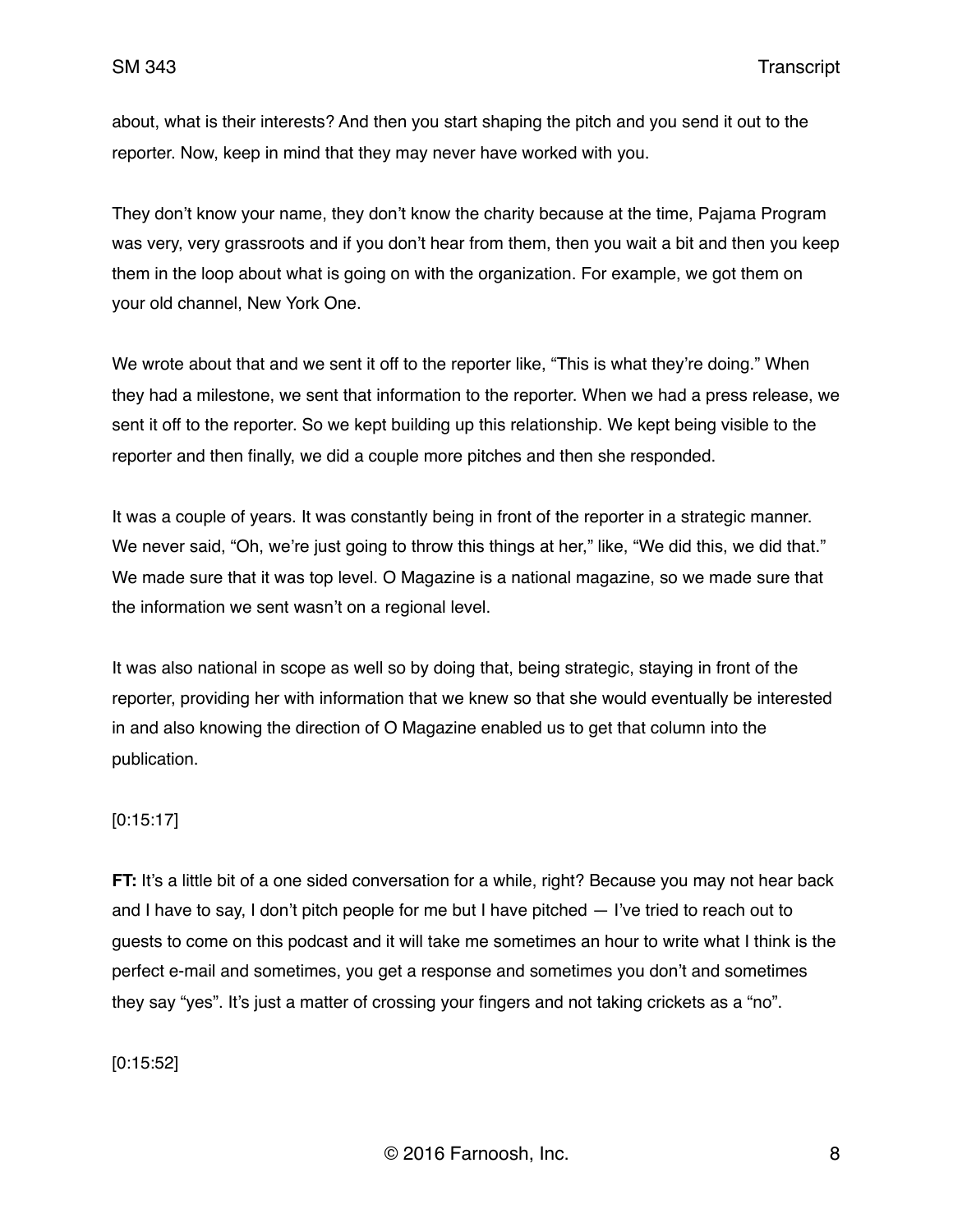**JW:** The crickets sometimes just means that they're so busy. One reporter told me, she gets 900 e-mails a day. That is ridiculous! And so she sent an e-mail to my associate who was communicating with her and she goes, "If I sound abrupt, it's because I'm getting this amount of e-mails and sometimes I just have to kick out a response."

So I always say that if you don't hear from them, it doesn't mean that it's a "no". It may be that they haven't gotten to it and they had gotten lost in the 900 e-mails and just to gently continue but if you get an e-mail back and they say "no", don't push it. Don't say, "Well, I'm going to keep sending this to you."

Move on because if they say "no", they mean "no". But if you don't hear anything, I also say, do a gentle follow up. Call them up but know their deadline and then the other thing is, if they don't feel comfortable calling the person, then take the e-mail that they send over duly, wait a couple of days and resend it.

I can't begin to tell you, how many times we have been able to place clients and the reporter has said, "Thank you so much. I either didn't get it or I meant to get back to you and I appreciate the follow up." But the one thing is, don't become a pest. Just do it very gently because after a while, you're not going to look at the e-mail.

## [0:17:23]

**FT:** Right, and unfortunately there are a lot of people who don't follow that rule.

### [0:17:27]

**JW:** No and I was told by a reporter who worked for Market Watch Radio and she too obviously gets a lot of e-mails and what she was telling me, I was mortified when there were some publicist who were pitching her and the e-mails were rife with misspellings, were ungrammatical and she didn't even read it. She would just toss it.

And I say to those especially some of my coaching clients that if you're going to send an e-mail, it's will run pass me or have somebody double check it because this e-mail is your calling card.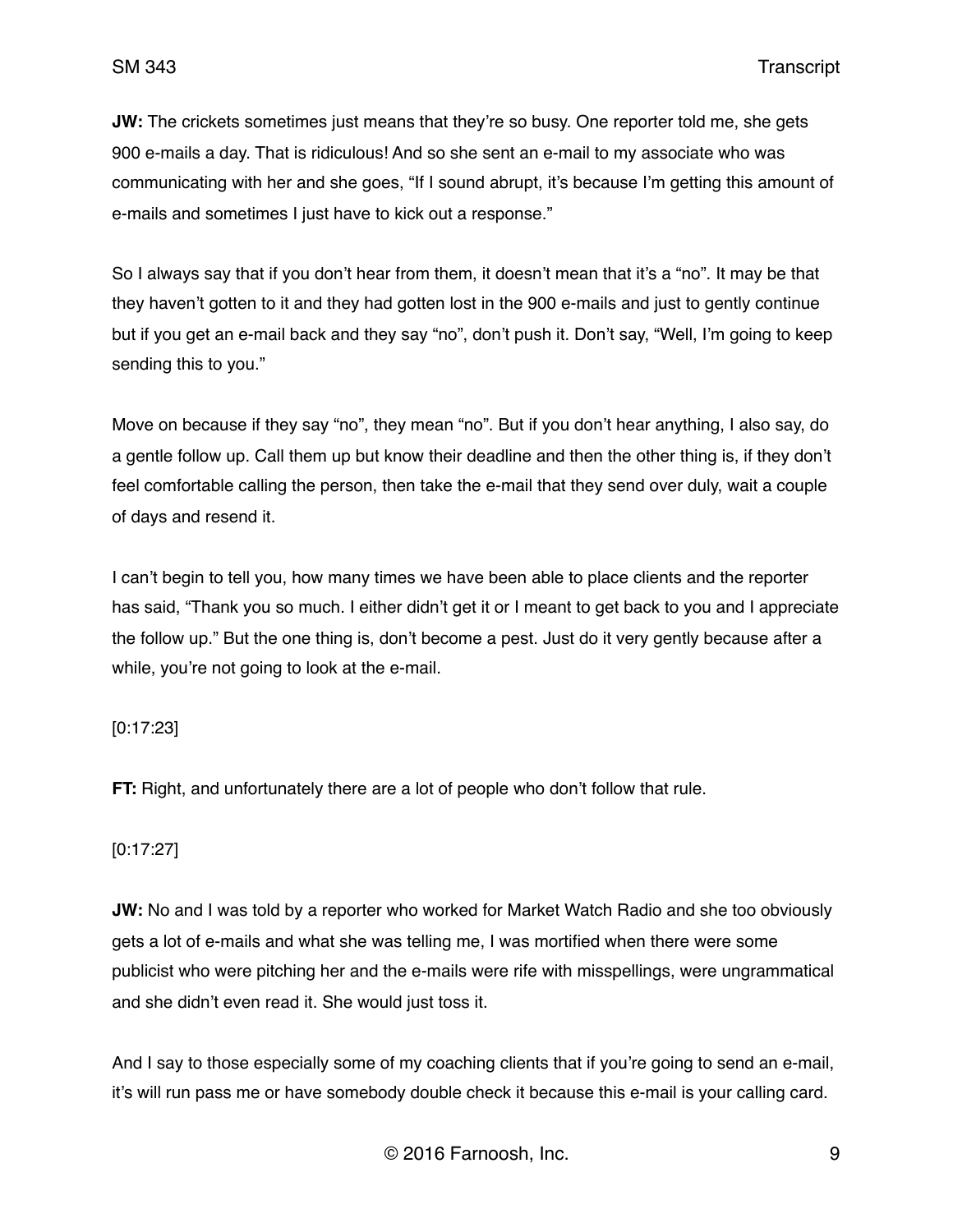It's your once chance to get in front of this person. You're presenting yourself. You have to do it perfect. If you don't do it and if you have a lower case I instead of an upper case I or you take too long to get to the point, they're not going to pay attention to you.

## [0:18:23]

**FT:** Right. Well no doubt Jennefer, you have been named one of the top black CEO's/ Entrepreneurs in this country and congratulations on your new book, *The Little Book of Big PR*. I want to talk a little bit about that and then transition over to the So Money Q&A.

Tell us about *The Little Book of Big PR*, more than a 100 quick tips to grow your small business. What is your favorite tip out of the hundred, if you had to pick one? I know that's a hard question. It's kind of an annoying question, I'm sorry but — sorry, not sorry.

### [0:18:58]

**JW:** No, not at all. I would say one of my favorite tips is in the networking section and the reason being is that for my business and for other entrepreneurs I've learned, you get a lot of business out of networking and what I say is, is that you have to just not make the contact but you have to continue the relationship.

With networking, it's not just a take-take-take, you have to give and you have to give without the expectation of getting something back and it sounds very odd but within a professional networking relationship, after you have identified the people, the organization that you want to become part of your universe, you have to work for it.

You have to show them that you are sincere and by following up, offering yourself saying, "Is there anything I can do for you?" And following up on that, that it really just helps. It helps to grow your business, it helps to get you in front of people who can assist you in many different professional ways.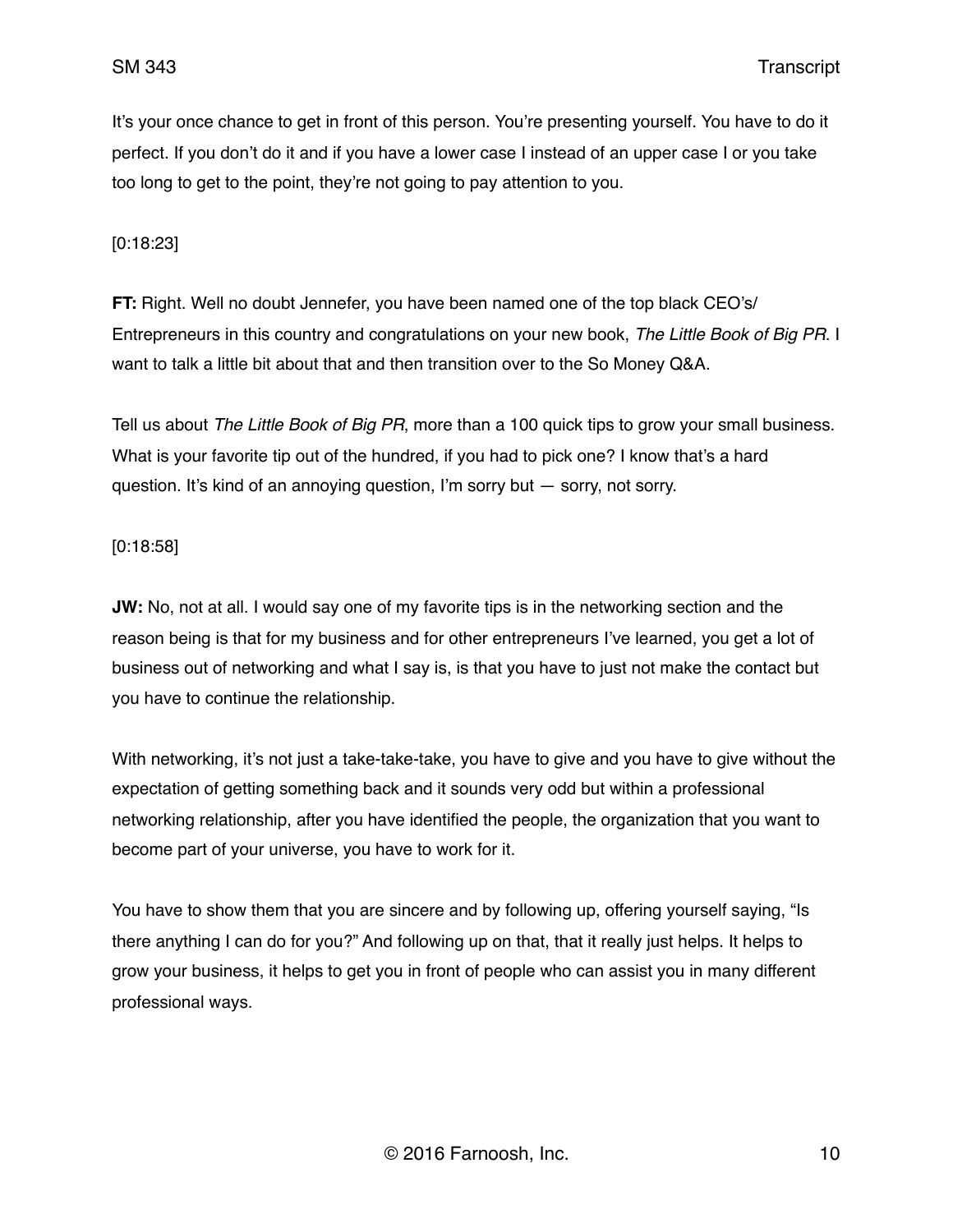Networking is still a hot topic but I think it's more focused on just meeting people. People forget that after you meet the person that you have to continue and authentically grow the relationships.

[0:20:27]

**FT:** Right.

[BREAK]

[0:20:28]

**FT:** Excited to introduce Audible.com as today's show sponsor. Audible has more than 180,000 audiobooks and spoken word audio products, including my own books, *Psych Yourself Rich* and *When She Makes More.* And for So Money listeners, the company, get this, wants to give you a free audio book and a 30 day trial today. Just sign up at [audible.com/somoney.](http://audible.com/somoney)

[CONTINUED]

[0:20:59]

**FT:** I think I couldn't agree more with that and it's not a coincidence that so many of my previous guests on this show who have gone on to become really successful and they attribute their network and their ability to connect with people that you could go years and just give yourself to others and then one day, you get yours.

You don't go with this expectation that "I'm helping in order to receive help in return". It's in this world where everything is so cut throat, so impersonal that you will standout with your authenticity and your generosity and your motivation, which is just to be there to help. And not just to say, "Hey, how can I help you," but it's even better if you can do some research and figure out what this person needs.

[0:22:00]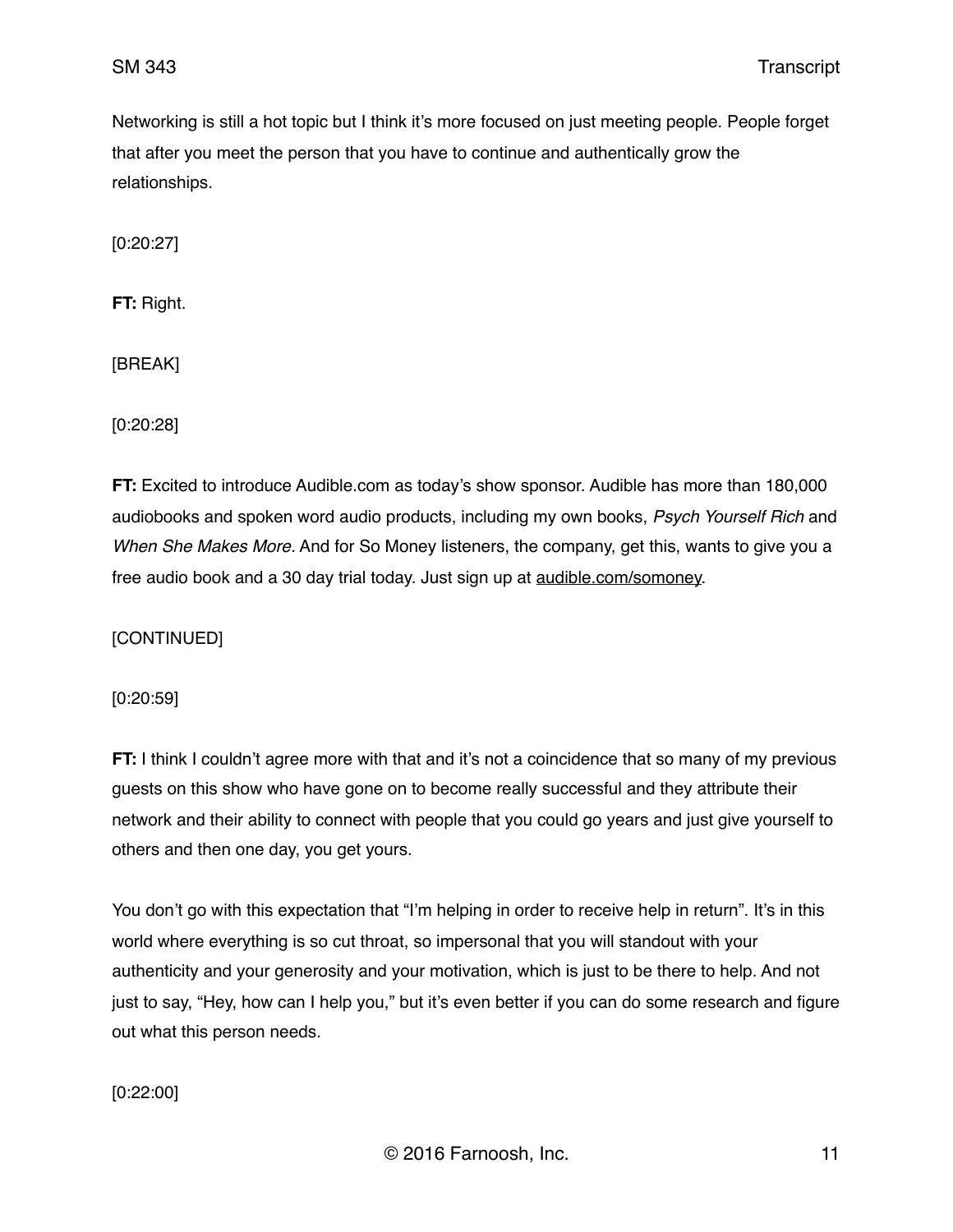**JW:** Yes, well absolutely and one of the things that I do in terms of what I call the post networking relationship is that I have events and I know that they will be interested in, I would invite them and I'll pick up their tab. If I see an article that I think will be of value to them, I will send it out to them.

If I meet somebody and I am doing it right now, who I think that they should know, I will put the two people together. It's just so many different ways you can continue that relationship and again, in the long run it will benefit you.

# [0:22:37]

**FT:** Yes. So Jennefer, tell me a little bit about your take on money as an entrepreneur, as a woman, as a real estate owner, you're So Money. Tell me a little bit about your financial philosophy. Do you have a money mantra that you adhere to?

## [0:22:59]

**JW:** Yes, live beneath your means and I am single. I don't have children and the only money that comes in is the money I generate for myself. I have to take care of myself, and so I make sure that if something happens I have a very healthy net state to float me through what may be a difficult time.

I also have plenty of insurance. I have life insurance, I have long term care insurance, I have disability insurance and all of these really stems from my mother. When my parents divorced, my mother took custody of me and my sister and she used to call us her two million dollars and we weren't but we know it's very difficult for her.

She was a nurse and she worked her ass off for us and we were living in a one bedroom apartment and when we got there, we had so little money that we all slept in one bed and then my mother saved. Then she bought two extra beds and then we all had our beds to sleep in and then it took her six years and she scrimped and she saved. Then she was able to buy a two family house.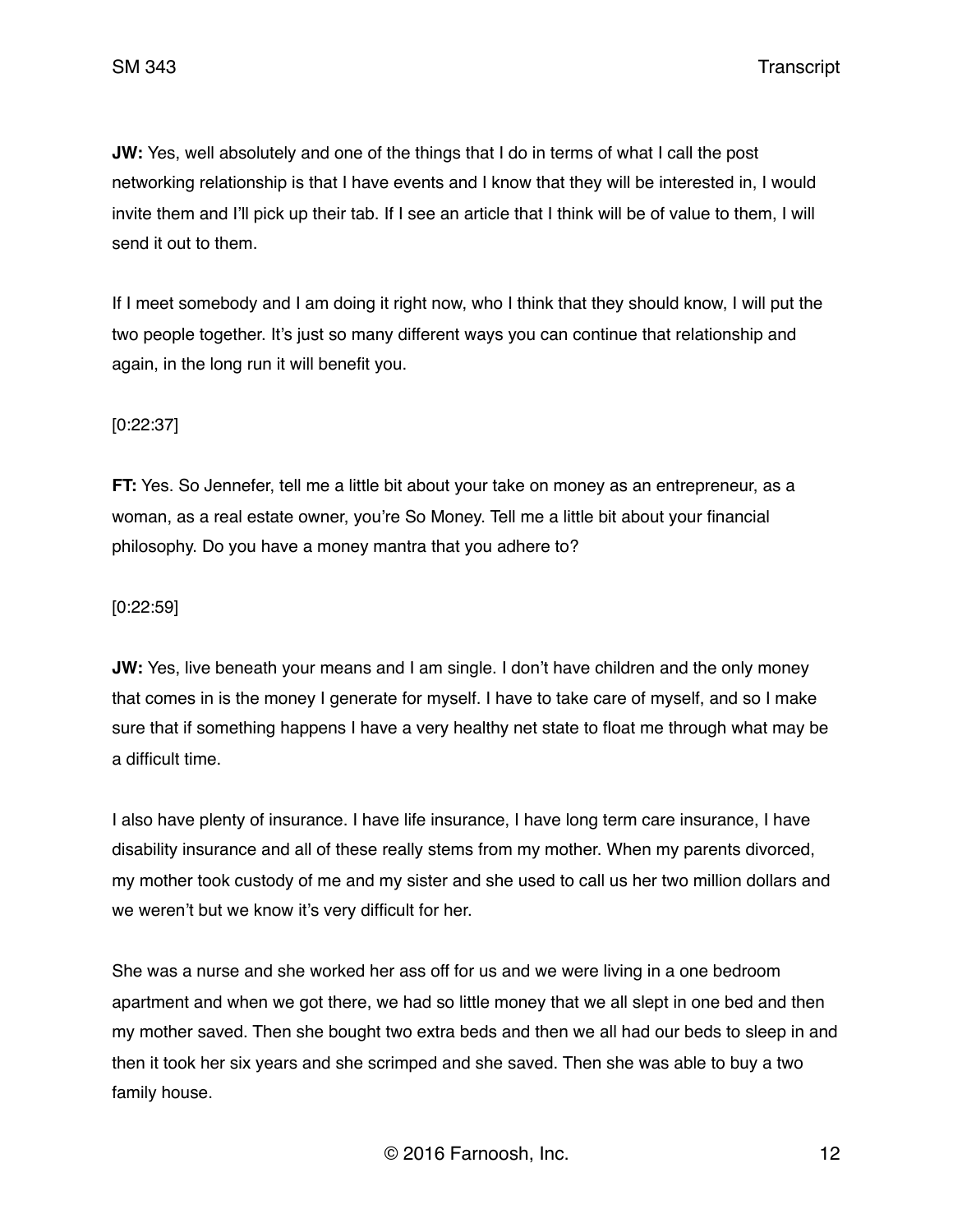SM 343 Transcript

Each of us got our own bedroom and she was a role model by living her life and she always made sure. We didn't have a lot of money but I never felt that I didn't have and she made us realize that money isn't something that's frivolous. It's there to assist.

And so with my professional life, one of the things that I take great pride in is that I always pay my contractors. For those out there who are listening whose like, "Oh, of course, you're going to pay your people".

[0:24:53]

**FT:** You're not a deadbeat, okay.

[0:24:55]

**JW:** No, but the thing about it is that with every entrepreneur that I have spoken to that this has happened, sometimes you just don't get paid or get paid on time and there have been times where I just haven't gotten paid. And so I'm not going to look at the people who work for me and say, "I'm sorry, I didn't get paid so you are not getting paid," they did the work.

So I make sure that I have enough money that if a client for whatever reason misses a payment or two, their salaries are protected and so by living beneath your means, keeping a close eye on your profit loss statement, being a hawk about making sure that you have a cushion whether it's professionally or personally, will take a lot of stress out of your life.

So live beneath your means but on the flip side, it doesn't mean that you shouldn't splurge every once in a while because you know what? We do work and we should splurge every now and then.

[0:25:57]

**FT:** When you were growing up with your single mom and sharing the bed and living very much below your means, how did you imagine adulthood for yourself and how did you imagine you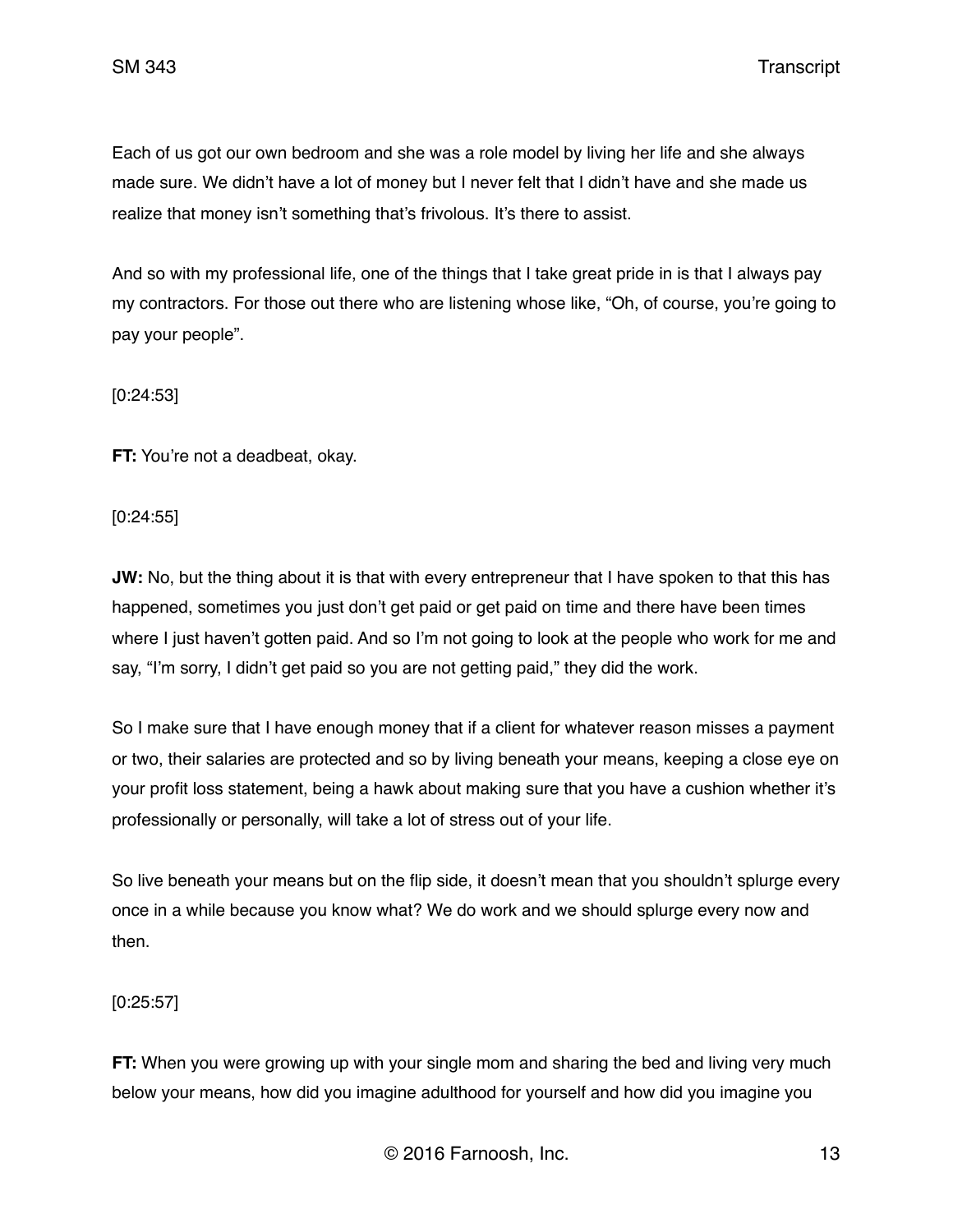independently, Jennefer? Did you think you would grow up one day to be an entrepreneur or have wealth? How did you look to the future?

[0:26:24]

**JW:** You know that's a great question and my mother stressed education and financial independence. So when I was growing up, my mother didn't read us fairy tales. I never jumped to being married or anything like that. I jumped about working and I was excited about working and it was something that I always wanted to do.

Now, being an entrepreneur, no. That never crossed my mind. I saw myself as an employee and I became an entrepreneur almost by accident. I was working at Ketchum and by that time, I've been in PR, I don't know, maybe 20, 25 years whatever and I was just exhausted and burned out and it was after 9/11.

I had lost my mother and I just needed time off and so I resigned and I took a year off and then when I was ready to go back into the work world, I started halfheartedly sending out resumes and I didn't want to go back into the environment that I left. I decided to create an environment that I wanted to work in and that was the birth of The Boreland Group.

And so I went out and I took classes at the Science Industry and Business Library here in New York. I went to the SBA and as it turns out, I have a business mind and what I say to people is that if you have the craft, the knowledge of the craft that's good. But you need to know business because there's no way you are going to be successful if you don't have a business model that will enable you to sell, to generate income if you don't know how to run the business.

I make sure that I go to classes, I stay up to speed on what's happening out there. I also have a financial team. I don't have a degree in finance so I have a top notch bookkeeper, I have an accountant and I speak to them on a regular basis. I check my statements on a regular basis. We have reports and I make sure that everything is up to snuff because yes, you have the knowledge but that knowledge will not generate revenue alone. You have to have it housed in a business model that's profitable and viable for the long term.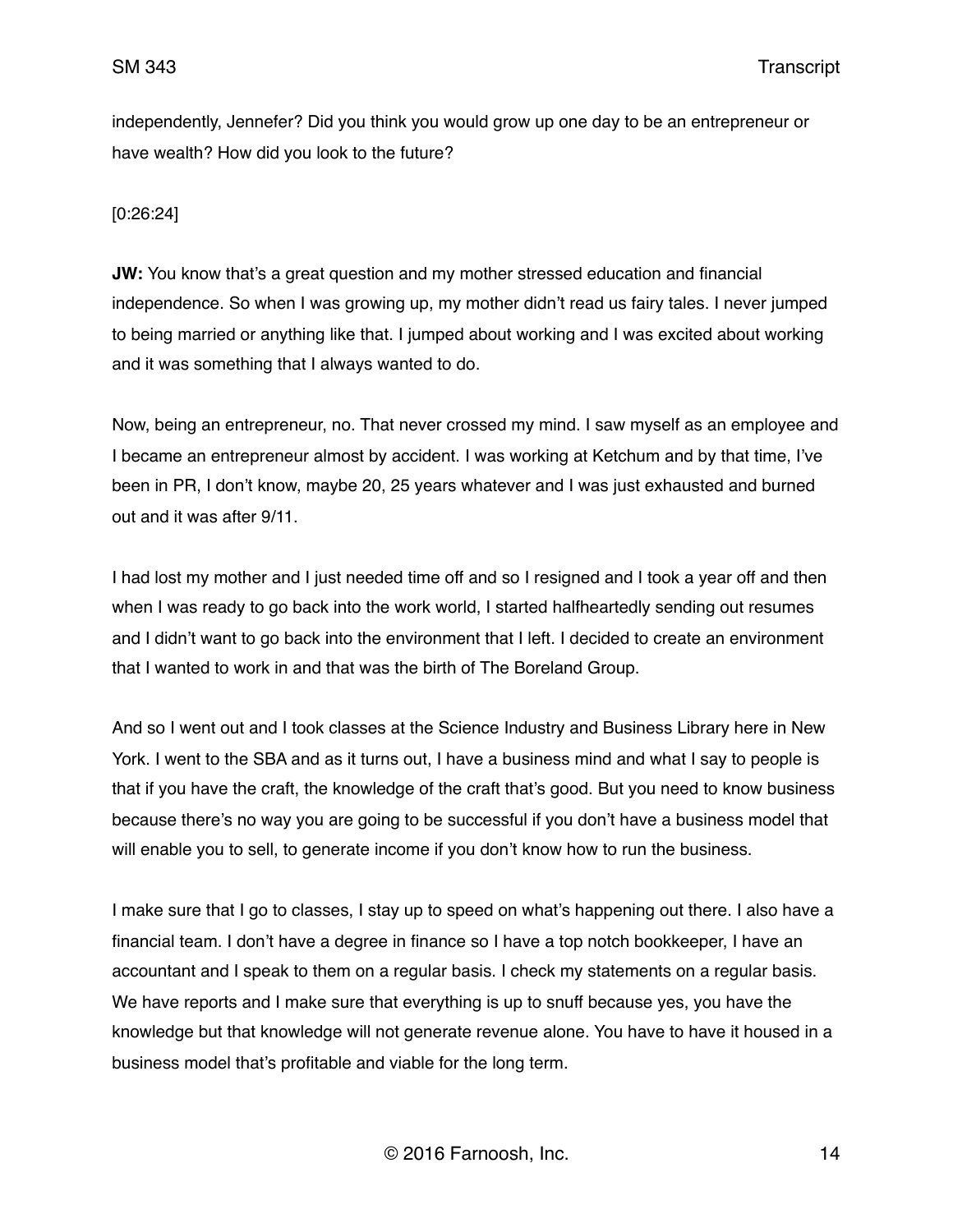SM 343 Transcript

[0:28:52]

**FT:** But surely, along the way, you made a mistake or two. I mean I'm only guessing. I think we all are vulnerable to making some failures big and small. What would you say is your greatest financial failure?

[0:29:14]

**JW:** I'm thinking. With the financial failure, I have to say that we have been steady throughout all of the years and obviously have grown. What I would like to say is that in the beginning of The Boreland Group, I didn't network because at the time, this is pre the great recession and the business just fell into my lap and those days will never come again.

At the time, I had focused in on real estate, that's where I got my first client. I used to do high tech PR for Ketchum and I started to see the same thing in real estate that I saw in technology. It was getting too bubbly so that's when I decided to really become aggressive, diversify the business and to go out there and promote it.

That's what really saved the company during the great recession. So I would say to flip it around and say that I wish that I had networked as aggressively now back then because we probably would have had a greater nest, but overall it was something that really turned out to be a blessing in disguise because if we hadn't diversified, I don't know what we would have done.

[0:30:36]

**FT:** So your failure ended up being one of your greatest successes?

[0:30:41]

**JW:** Yes, you learn from it and you know what they say that it's not the failure, it's learning how to learn from it. And I tell my staff, "I don't care if you make a mistake, I care when you don't learn from it." We all make mistakes.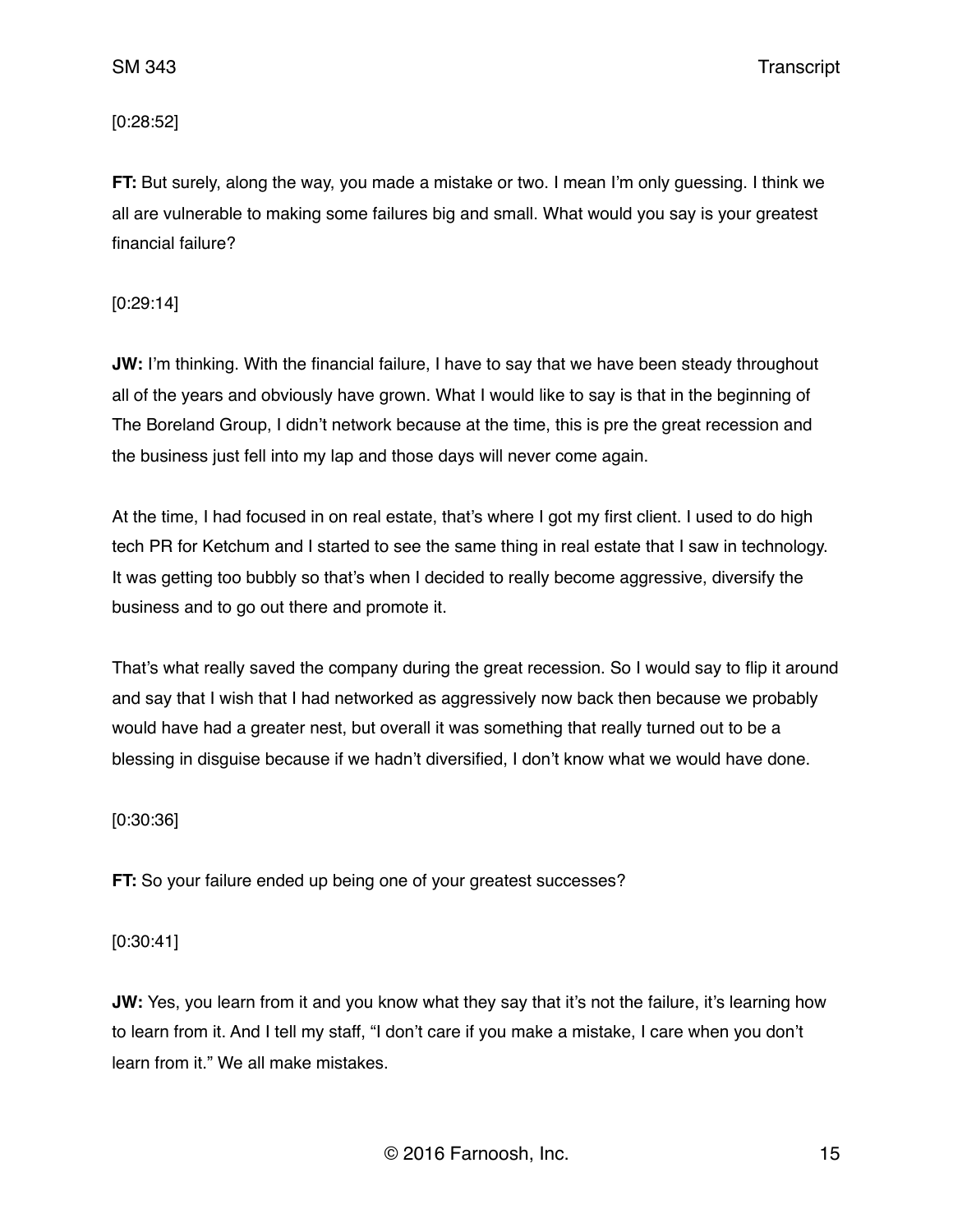SM 343 Transcript

[0:30:55]

**FT:** Well, what about a financial win? I know you've been very lucky with real estate, not luck, you were smart about it too but there is an element of luck to real estate and I can say that for myself too. It's timing, it's sometimes just guess work but surely, you have to also be strategic. What would you say is your proudest financial moment, your So Money moment?

[0:31:19]

**JW:** My So Money moment is because a lot of people still look at me agape, when I say this, when I say that I have made substantial earnings from Facebook, from social media.

[0:31:31]

**FT:** Huh, do tell.

[0:31:32]

**JW:** Yes and I started my professional Facebook career so to speak about eight years ago and I used it for my business, it's not personal. And I track the newsfeed, I strategically selected who I was going to connect with. I know what I am posting. I'm very careful about it. I talk about my business, I talk about what my clients are doing not in a boastful way but to underscore what we do.

From Facebook, I have generated and hands to God, I have generated tens of thousands of dollars from Facebook. I have gotten new accounts off Facebook. I've had people refer me because of what they have seen, what I have done on Facebook and it is one of the most underused tools by entrepreneurs is Facebook and generating income off it.

You can sit at your desk and you can get clients from all over the world. It really is an amazing revenue enhancement tool and I would advise entrepreneurs to take a look at their social media and start monetizing it.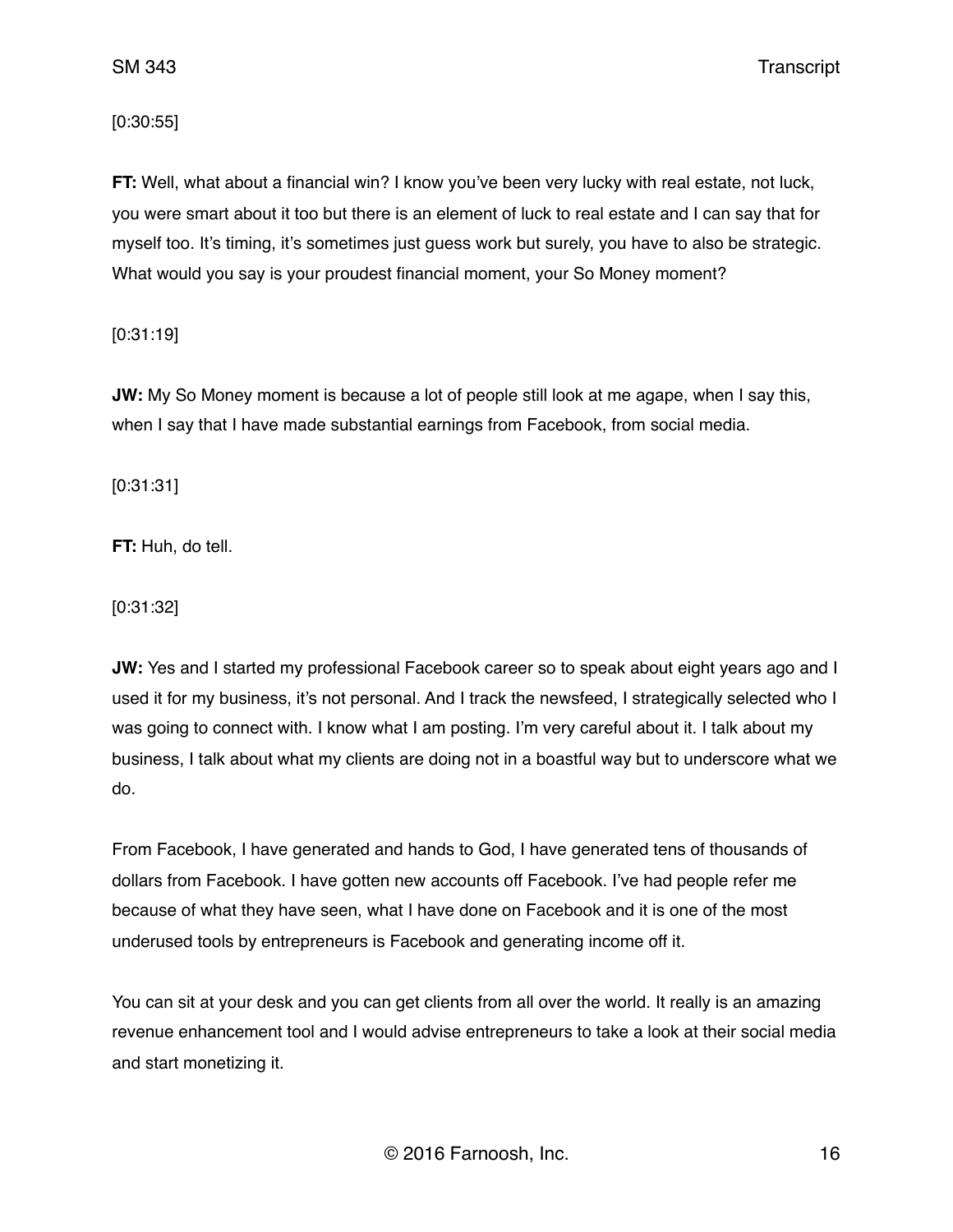[0:32:48]

**FT:** Well, it's really about putting your best foot forward online. It's exciting to share. People like reading that stuff. They don't necessarily see that as self-promotion, right? They like to say, "Oh wow," you know?

[0:32:57]

**JW:** Now, you have to be careful because you don't want to come off as being too, "Oh look at me, how wonderful I am."

[0:33:03]

**FT:** Right, so how do you balance that? How do you compromise that?

[0:33:07]

**JW:** You have to show the value that you are providing to the client and you say, "This client was in this publication and this is how it helped them." And if you show a steady stream of placements for a variety of clients and explain why it is important to them and how it helps their business and how it increases their visibility and differentiates them from others in their market so that they get their unfair share, then other people are going to start looking at it. You know how you have to say, "Rice is white" 10,000 times before somebody says, "Oh, Rice is White, oh yeah okay."

[0:33:48]

**FT:** Rice is white, right.

[0:33:49]

**JW:** Yes.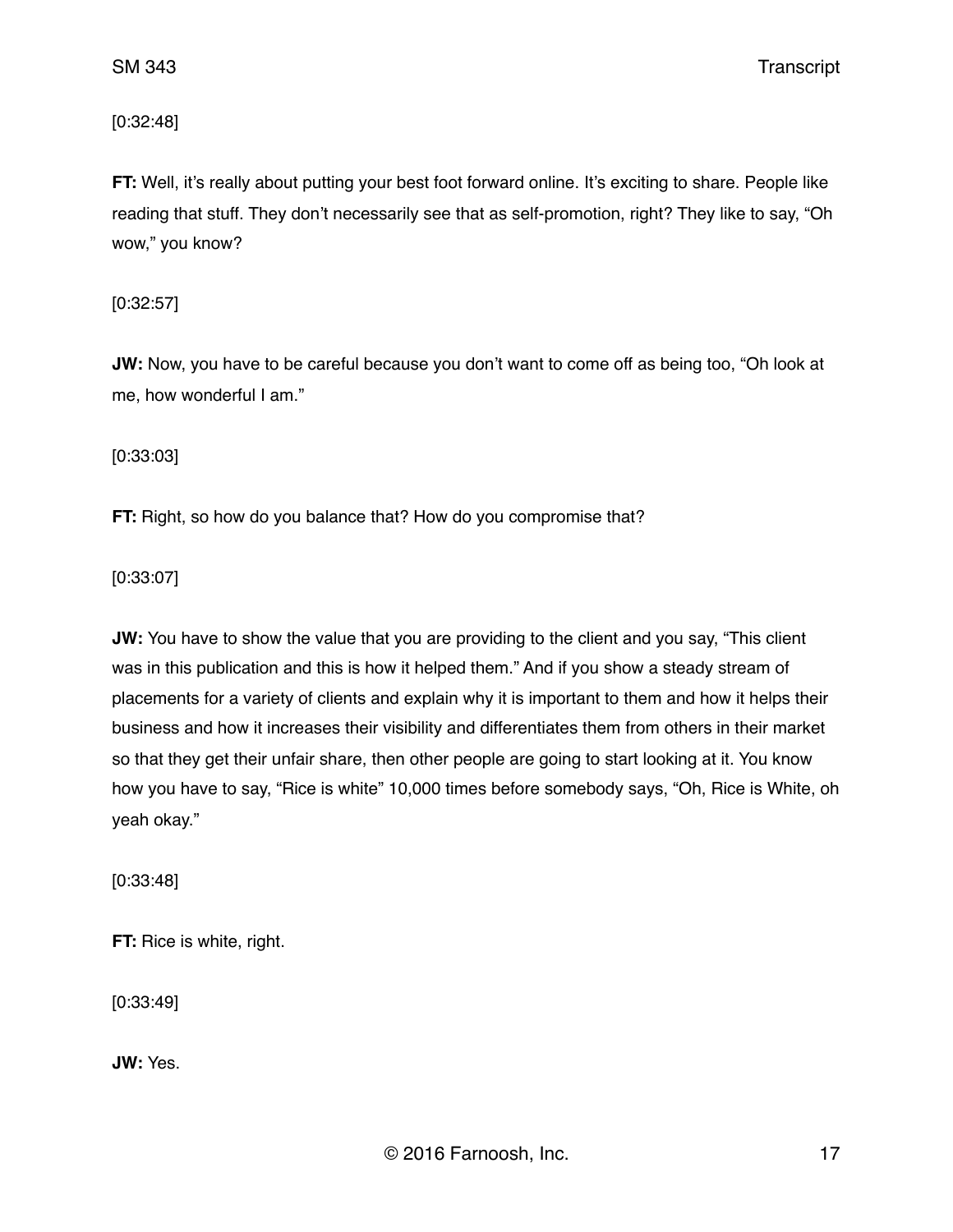[0:33:50]

**FT:** Sometimes it's brown but yes, it is white usually.

[0:33:53]

**JW:** Yes, usually or brown or whatever but it's just that you have to be consistent and so by doing that and again, speaking in a voice. I don't use Hootsuite for all of my social media. I post individually because you have to use a different voice for each of them and for Facebook, I talk in a conversational voice.

I use a lot of visuals and on LinkedIn a little bit more brief and tighter and on Twitter, obviously with a 140 characters, I strategically use the hashtags and the @ symbol so it carries over. But you just have to really know your audience, what Facebook tools to use and then show your value by showing what you're doing for the client.

And the other things very quickly, read your newsfeed. Read it, that's how I pick up a client because he had put down that he had been interviewing for PR firms and I went to him and I said, "Why haven't you talked to me? I would love to pitch my hat and I put my hat into the ring," and he said, "Sure, I didn't think you had time," and I met with him and he became a client.

[0:35:08]

**FT:** Boom, just like that.

[0:35:09]

**JW:** Yeah, by reading my Facebook feed and not being afraid to ask.

[0:35:15]

**FT:** What's a habit that you practice? A financial habit that helps you with your money and your wealth management?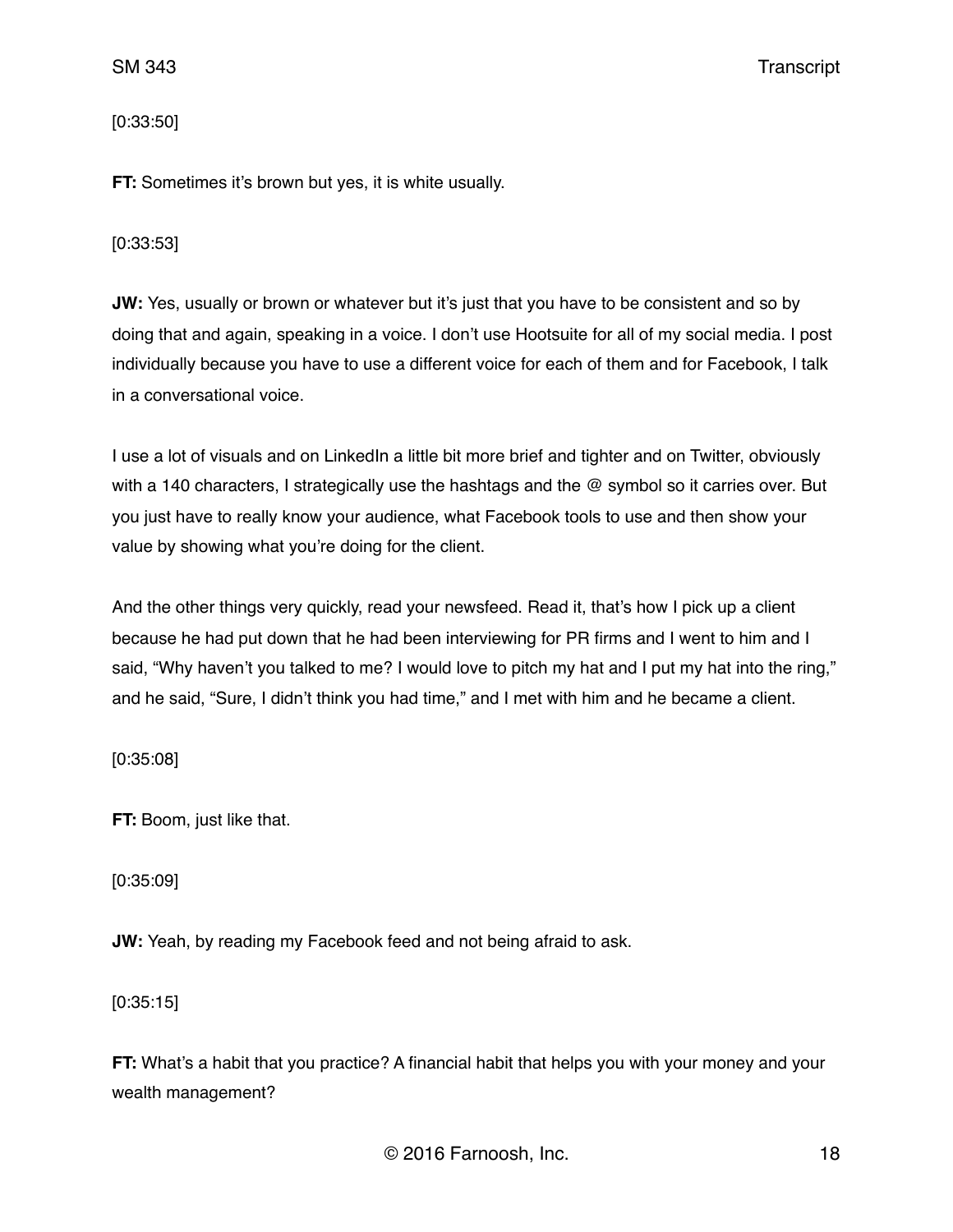# [0:35:24]

**JW:** The financial habit that I do and I know that other quests have said the same thing is that I don't like debt and I don't have any debt except for my apartment and I could pay that off but I want to keep it for tax purposes but every credit card, every bill is paid in full and I don't like late charges or anything like that. So I make sure that everything is paid in full.

I make sure that I have obviously enough money to cover everything. I have never had a bounced check professionally or personally in my entire life and I am so proud of them. So my financial habit is to make sure that I keep track of my finances, pay my bills in full and make sure that I have more than enough of a nest egg in case something happens and have enough insurance to cover me so I have multiple habits.

## [0:36:25]

**FT:** What's your nest egg amount so that if something happen, how well would you be able to write off that? How many months, a year, two years?

[0:36:34]

**JW:** A couple of years.

[0:36:36]

**FT:** All right.

[0:36:37]

**JW:** Yeah, I save like a squirrel and I had one boyfriend say to me, "Jennefer, you're frugal," and I said, "Yeah, I am thrifty. I am," but you know again, I don't have anybody else coming in to give me money. It's me, myself and I and so I have to make sure that I take care of myself and so with that nest egg, you'll never know what's going to happen.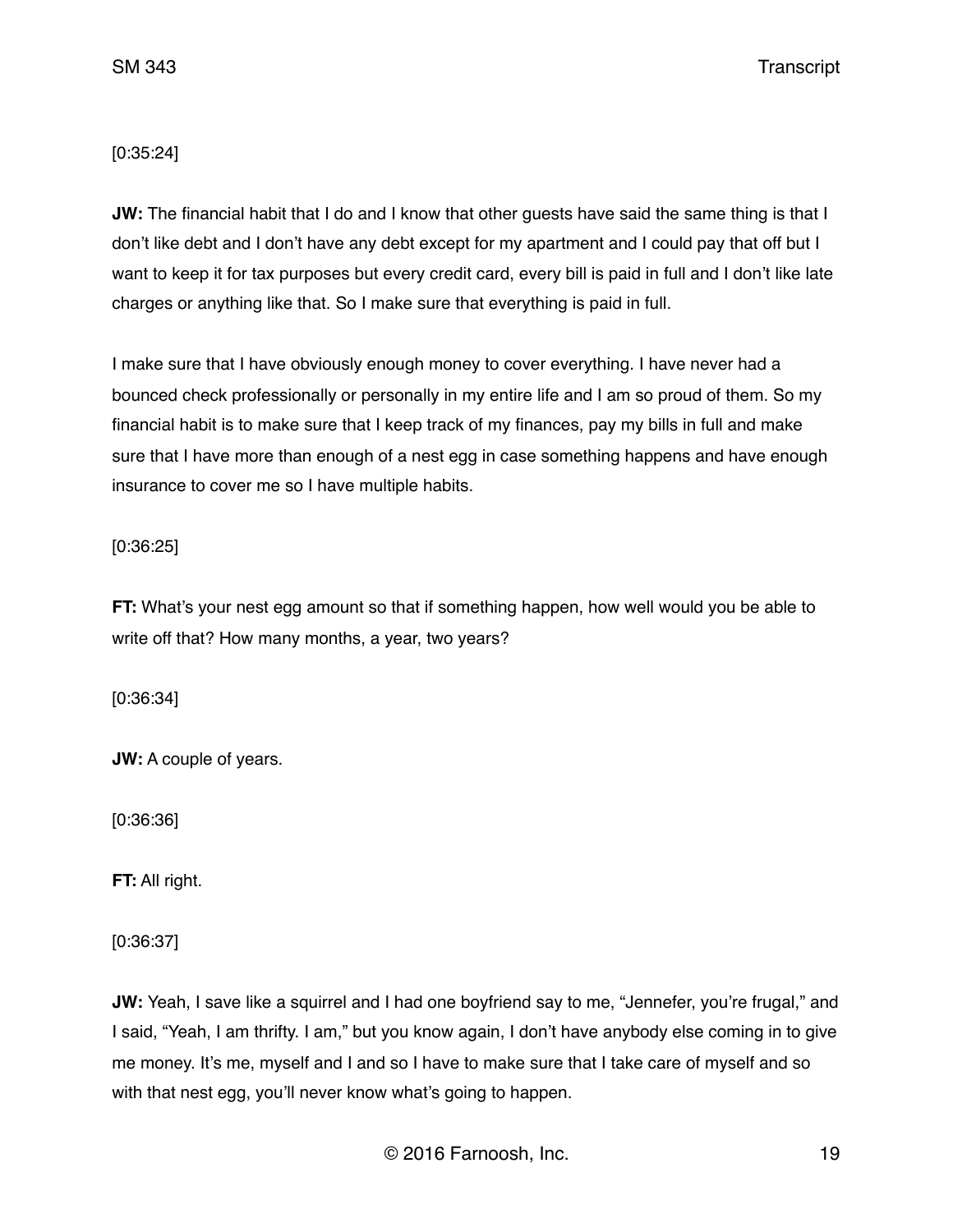SM 343 Transcript

It's really very comforting for me to know that I have that nest egg and know that it's there because I believe that sometimes the amount is usually like three to six months. But nowadays, it seems like it takes longer to get a job or whatever and for whatever reason, you don't want to stress yourself out. Have a good time but save your money and live beneath your means comfortably.

[0:37:32]

**FT:** All right Jennefer, are you ready for some So Money Fill in the Blanks?

[0:37:36]

**JW:** Yes, I am.

[0:37:37]

**FT:** Okay, this is where I start a sentence and you finish it. If I won the lottery tomorrow the first thing I would do is \_\_\_\_\_.

[0:37:44]

**JW:** Contact a high net worth adviser because that lottery, right now I think it's around what a billion dollars?

[0:37:54]

**FT:** I know.

[0:37:55]

**JW:** Yes.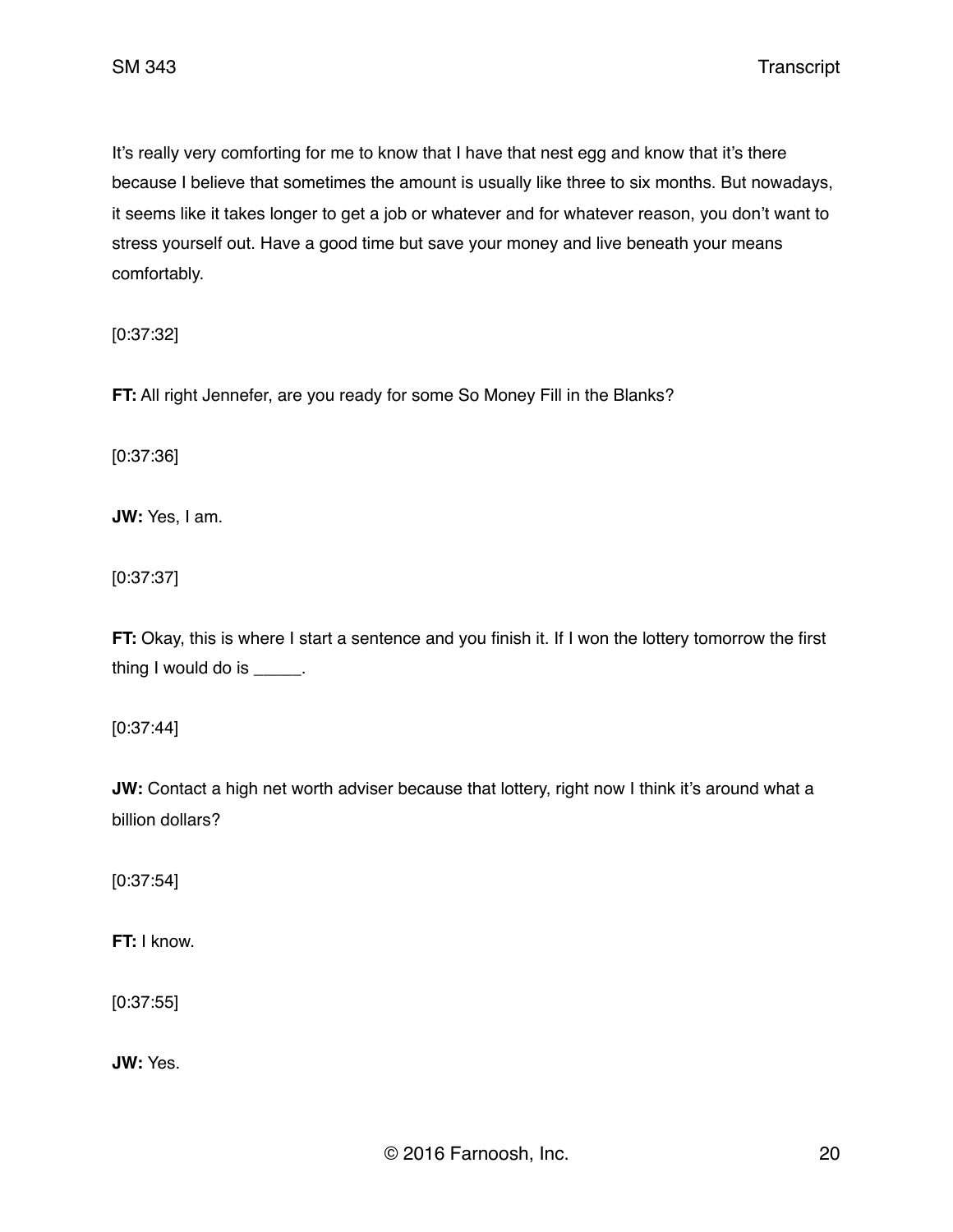[0:37:56]

**FT:** Maybe the only time that I would say it's okay to buy a ticket if you want to throw a dollar into the pot, that's fine.

[0:38:05]

**JW:** Yes but even if it's a \$100 million, I think going to a high net worth investor, someone who specializes in that level of money and knowing where to park it.

[0:38:17]

**FT:** But honestly, that much money, you don't need to invest in. It will feed you and generations to come.

[0:38:28]

**JW:** But knowing where to put it because do you put it in one bank, do you put it in multiple banks, what do you do.

[0:38:34]

**FT:** Well, I'm sure you have to spread it out because they have FDIC limitations.

[0:38:37]

**JW:** Yes, exactly but one of the things I would do physically is that I would totally remodel my apartment from stem to stern and then the other thing I would do is to make sure that my family members get a college education. That would be among the first things I would do, it's to make sure that those who want to be educated would be educated.

[0:39:02]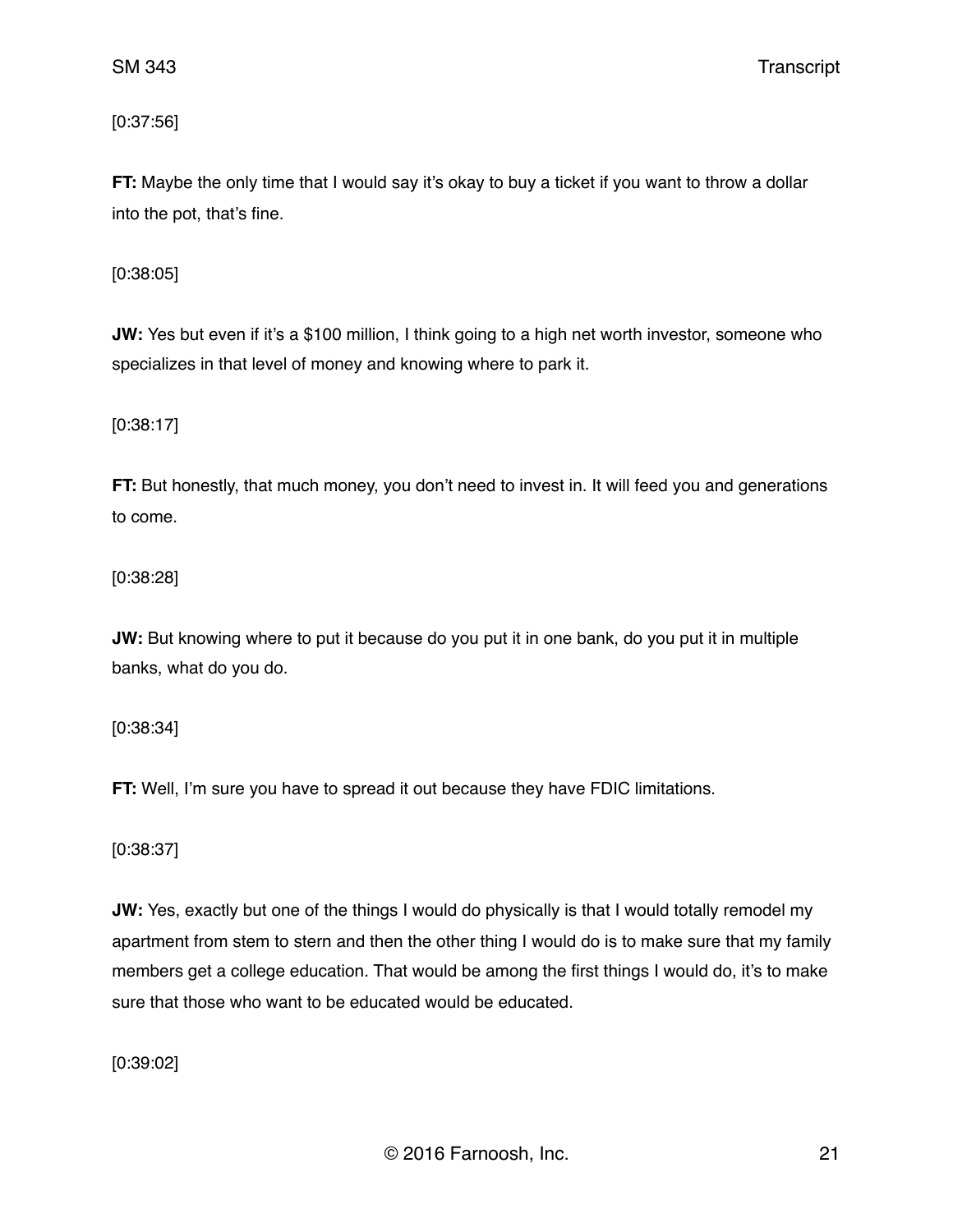**FT:** That's great. Do we know who won power ball? We're taping this mid-January so I'm not sure if they know yet.

[0:39:10]

**JW:** No, not yet and right now they're expecting, at this point, that the money is at \$1.5 billion.

[0:39:18]

**FT:** Oh my goodness. I forget the next sentence, that's such a big number. So this is the next sentence, one thing that I spend on that makes my life easier or better is \_\_\_\_.

[0:39:33]

**JW:** The gym, my gym membership and I'll tell you why. Years ago, I had a client and he was asked, "What's the most important thing to you?" And he is married and has the most adorable children and I thought he lives with his family and he goes, "My health." And he goes, "If I don't have my health, I cannot work. If I cannot work, I cannot provide. If I cannot provide, my family would not be able to live adequately."

With my membership, I go there, I exercise, I am healthy, I am fit and health is precious because without it, it sounds corny, but you really don't have anything and again, if I can't work there's no revenue coming in. So I think that the money that I spend on my gym membership are money's well spent.

[0:40:23]

**FT:** I have a lot of guests on this show that equate health with wealth. The healthier you are, the more clarity you have in life, right? And the more energy you have and it feeds into it.

My biggest splurge that I spend a lot of money is \_\_\_\_.

[0:40:39]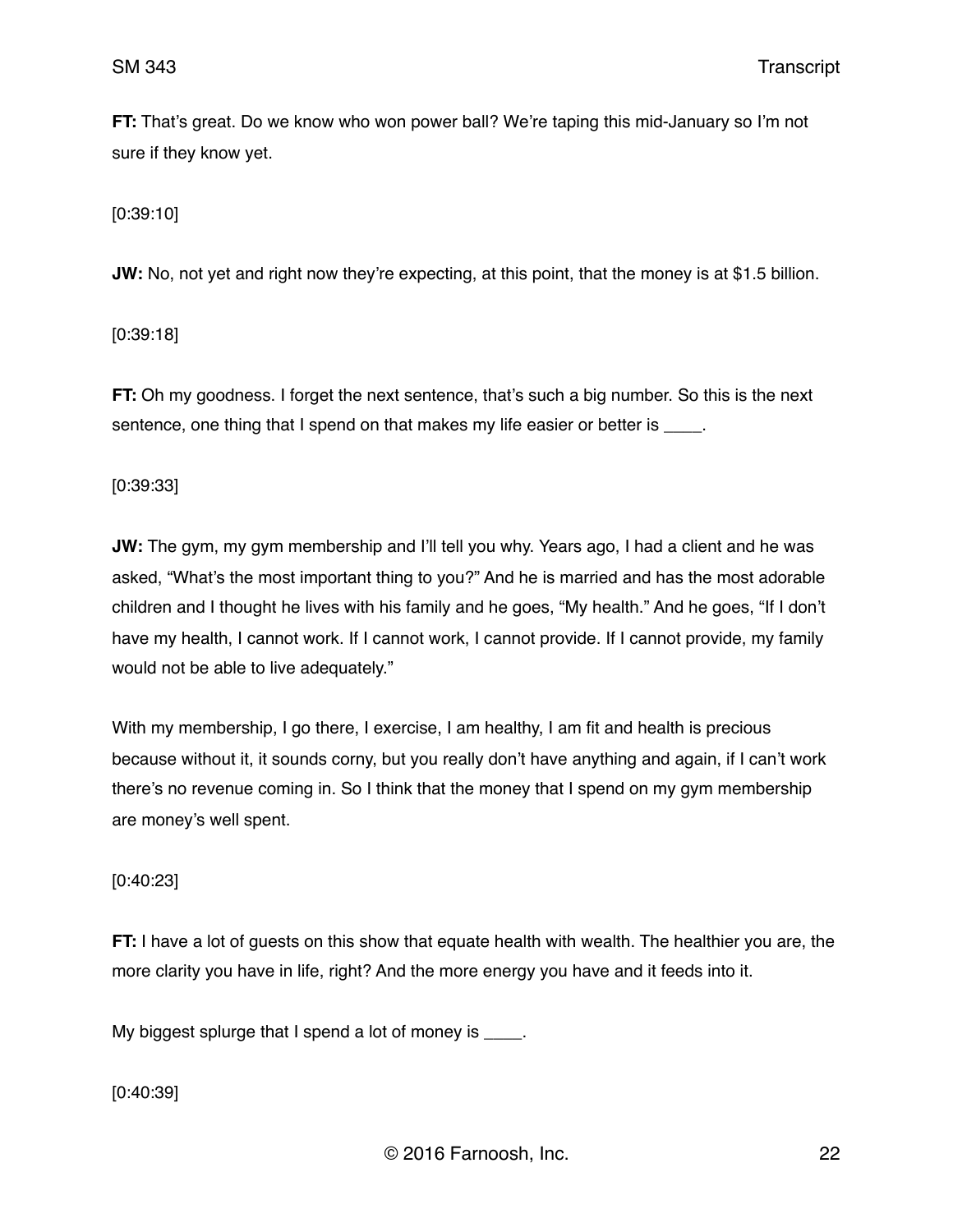**JW:** Pocketbooks. I love my handbags and I think that with my next apartment that I'll buy with the lottery winnings will have just a room for my Pocketbooks.

[0:40:52]

**FT:** Your art is your pocketbooks, yeah.

[0:40:54]

**JW:** Oh yes, I love them, love them. Can you tell that I love them?

[0:41:02]

**FT:** Why don't you tell me what you really feel?

[0:41:05]

**JW:** I kind of like them and my friend was saying, "Where did you get this passion?" And I really don't know. I just love beautiful handbags and whether they're Kate Spade or Bendel or whatever, I've become known, it's like part of my personal brand is my handbags, so I will spend on handbags, that's my splurge.

[0:41:31]

**FT:** One thing I wish I had learned about money growing up is \_\_\_\_.

[0:41:37]

**JW:** That's such a hard one and I would say that you should — this is going to be contrary to some of the things that I've said but I would say, because I was always focused on saving, saving, saving. And I think that it's okay that every now and then to spend a little bit on something that makes you happy whether it's a trip or vacation.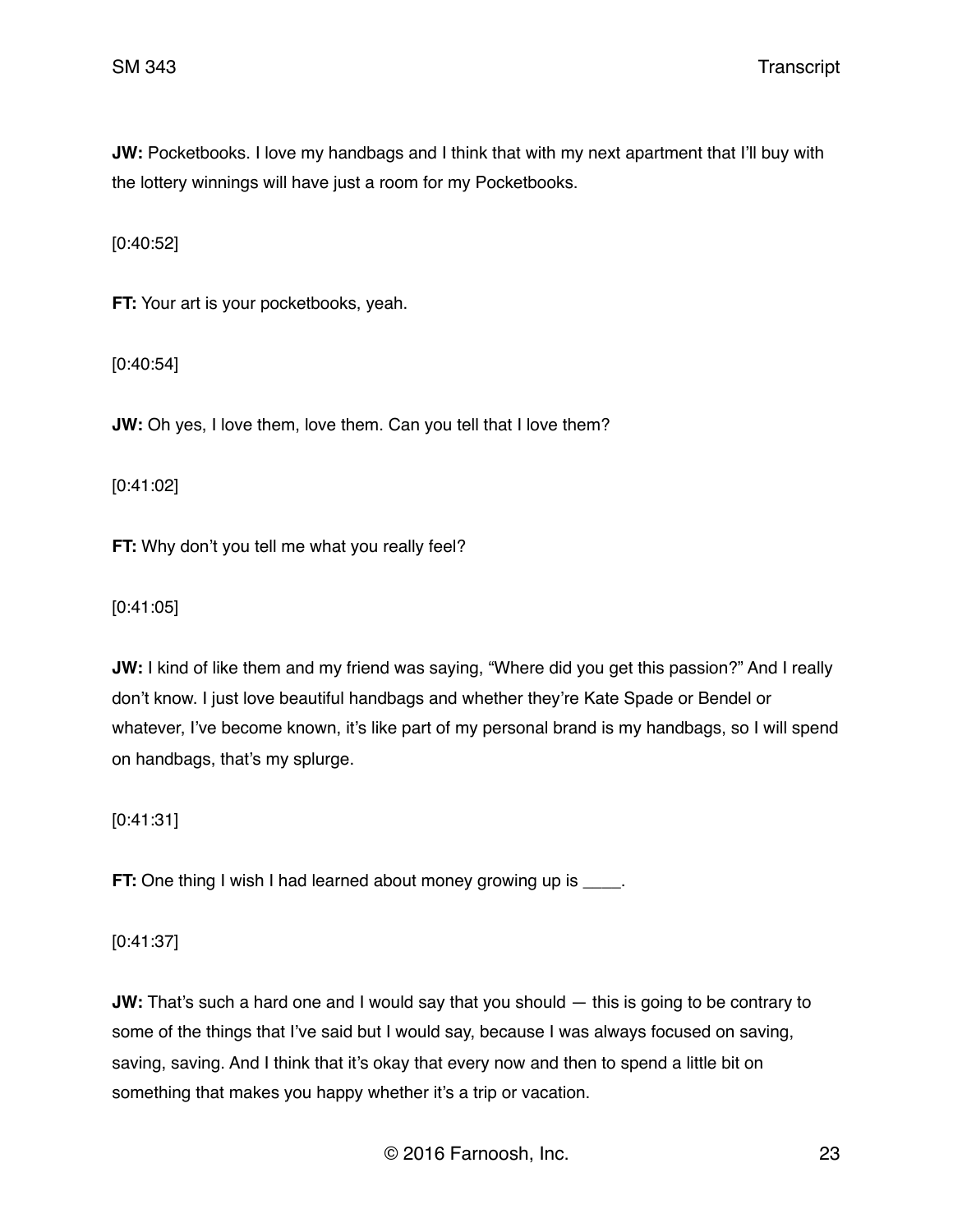With my mother again, using her as my role model, when she retired if I remember correctly she had over a year's worth of vacation and sick leave and I would say that I would take a little bit and just have a little bit more fun with it because you can't take it with you at the end of the day.

[0:42:24]

**FT:** Right on. When I donate, I like to give to because .

[0:42:31]

**JW:** I do give financially but what I started to do in 2015, because when you give financially, you don't see the results, you can hear about it etcetera, etcetera. So I like to donate my time and I have worked with a church where we bag food and toiletries and clothing and distribute it hand to hand to the homeless.

To see their faces and to know that you're making a day that may be hard a little less hard. Again, I work with children and many of them are about to be placed in the foster care system. They've been taken out of their homes and sometimes it can be quite stressful and tumultuous for them and they can be in a state of shock.

To work with them directly and show them that somebody loves them and cares for them and you sit down and you read to them, it is the most precious thing and working with other women and advising them and mentoring them it's something that I love. So yes, I donate financially but also to be there physically and in spirit and connecting with the person and giving yourself back, I lead a very blessed life. To be able to share that with someone makes me quite happy.

[0:43:57]

**FT:** And last but not the least, I'm Jennefer Witter and I'm So Money because  $\blacksquare$ .

[0:44:01]